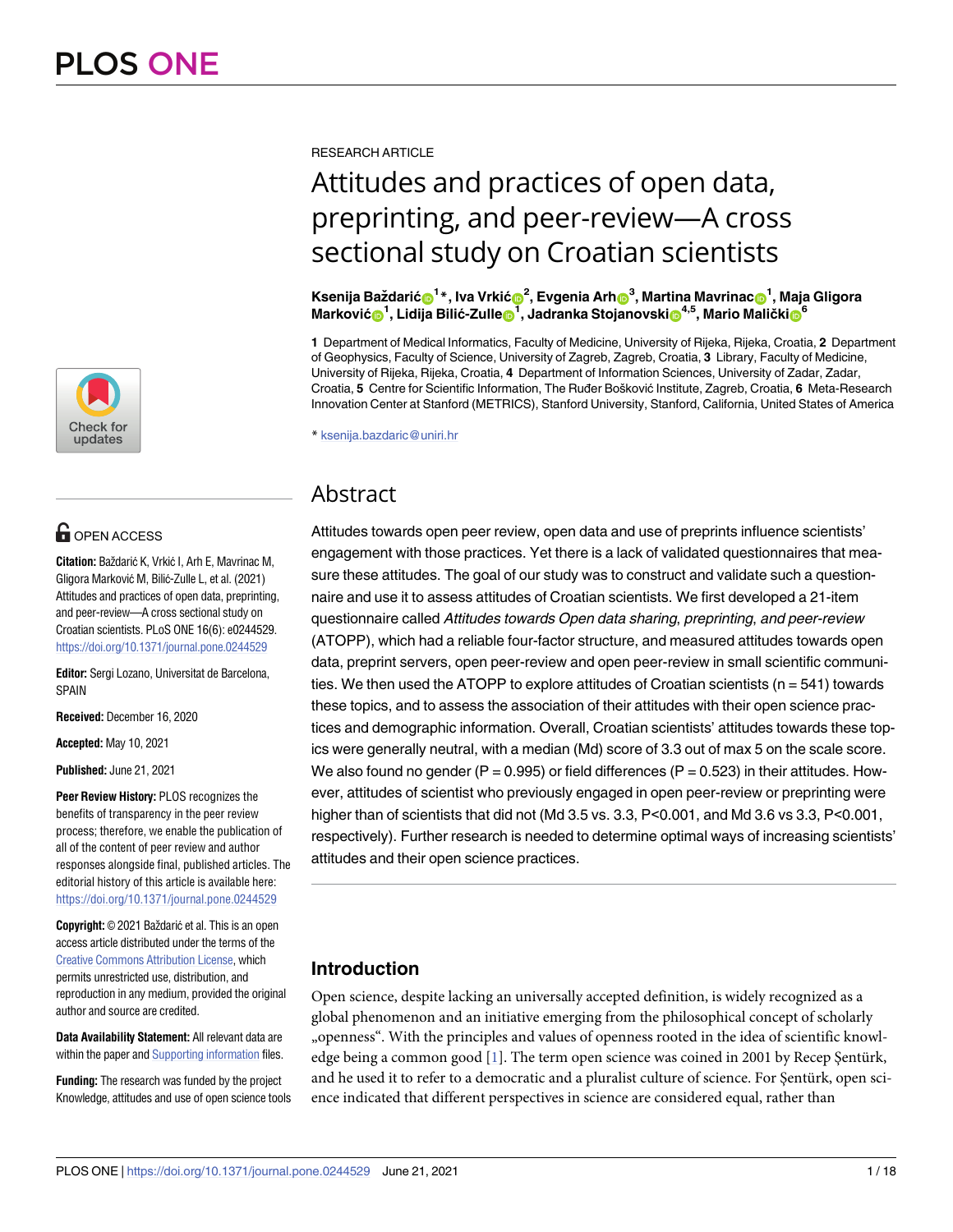<span id="page-1-0"></span>in biomedicine (uniri-biomed-18-99) of the University of Rijeka, Croatia.

**Competing interests:** The authors have declared that no competing interests exist.

alternative to each other: "If we desire to recognize the complexity of our world we must embrace multiplex ontology" [\[1](#page-14-0)]. His view, however, is different from today's relatively narrow view of open science perceived as an "effort by researchers, governments, research funding agencies or the scientific community itself to make the primary outputs of publicly funded research results—publications and the research data—publicly accessible in digital format with no or minimal restriction"[[2](#page-14-0)]. A recent systematic review summarized definitions of open science from 75 studies into "transparent and accessible knowledge that is shared and developed through collaborative networks"[\[3\]](#page-14-0).

The open science movement intensified since 2010, when it became clear, that open access alone would not solve problems of non-reproducibility of published studies and the inaccessibility of research data, study protocols, laboratory notes, software, or peer review reports. The movement therefore also serves as a reminder of the basic tenets of science, and encourages open sciences to take the forefront in scholarly discussions [[4](#page-14-0)].

Practical considerations of open science often deal with methods to lower or erase technical, social, and cultural barriers, and enable public sharing of all aspects of research [\[5\]](#page-14-0), which are believed to lead toward the betterment of science [[6](#page-15-0)]. Often, those practical considerations are described in various open science taxonomies and classifications, of which one of the most commonly used is the FOSTER's graphical representation, which distinguishes six "first level"elements of open science: open access, open data, open reproducible research, open science evaluation, open science policies, and open science tools [[7](#page-15-0)].

In our research, we focused on the three of these elements: open data (open data use and reuse), open science tools (open repositories—preprint servers) and open science evaluation (open peer review).

# **Open data**

Open data are data that can be used (with proper attribution) by anyone without technical or legal restrictions [[2\]](#page-14-0). Open Knowledge Foundation characterized them by: i) availability and access:; ii) reuse and re-distribution; iii) universal participation [\[8\]](#page-15-0). Many statements and recommendations were made to increase open data use and reuse [[9\]](#page-15-0), of which International Committee of Medical Journal Editors (ICMJE) recommendations, followed today by more than 500 biomedical journals, required a data sharing statement for clinical trials since July 2018 [[10](#page-15-0)]. Research data is thought to be best preserved by being deposited in one of the many general or specific repositories existing today [\[11\]](#page-15-0). Although research and funding agencies often recognize the importance of data sharing, many technical and even psychological barriers still exist towards data sharing [\[12\]](#page-15-0).

While the number of studies on open data has greatly risen in the last few decades [[8](#page-15-0)], data is still rarely shared across sciences due to great differences between disciplines, debates on data ownership, lack of funding to support data sharing and data curation (i.e., preparation of data for sharing), as well as due to lack of incentives to reward it  $[9-15]$ . Recent estimates show that data sharing was mentioned in only of 15% biomedical [[16](#page-15-0)], and in only 2% of psychological articles [\[17\]](#page-15-0).

#### **Preprinting**

Preprinting is an open science practice that allows the deposition and distribution of manuscripts (preprints) using an open science infrastructure (thematic or general preprint server) before submitting to a journal and being formally peer-reviewed [[18–20\]](#page-15-0). While experiments with faster dissemination of research began in 1960s, in 1990s, first preprint servers (arXiv, SSRN and RePec) emerged and allowed public sharing of author's versions of manuscripts,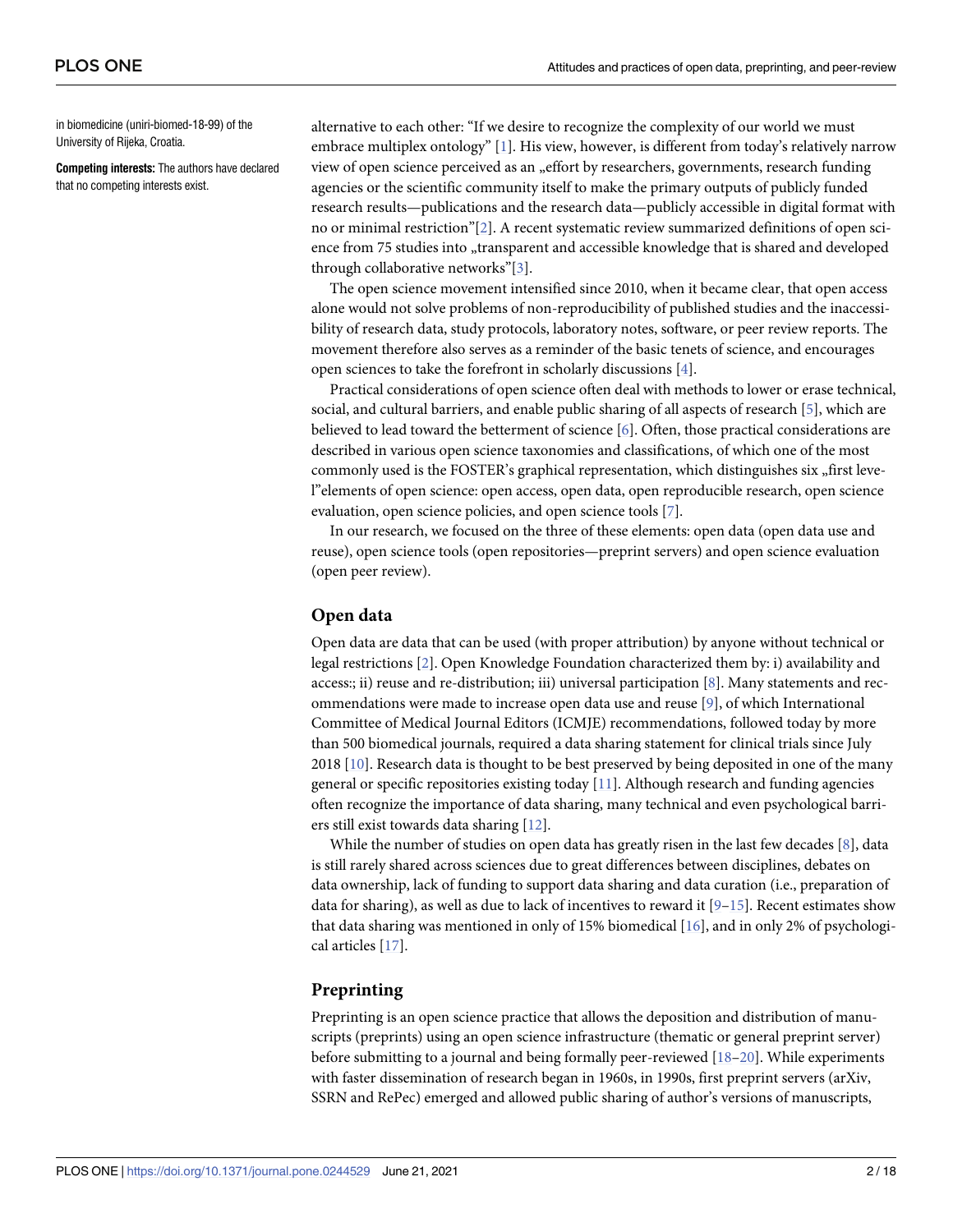<span id="page-2-0"></span>i.e., preprints, before those manuscripts were peer reviewed and published in journals (or other venues, such as books or conference proceedings). However, it took a while for prepint servers to become the go to place for researchers. For example, it took arXiv 8 years to become a major player in the dissemination of results in physics and mathematics [[21](#page-15-0)]. Other scholarly fields have been even slower to adapt to the preprint culture: with bioRxiv, a preprint server dedicated to the biological sciences, originating in 2013, SocArXiv a server for preprints in social sciences in 2016, and MedRxiv, a server for clinical research preprints, in June of 2019 [\[19\]](#page-15-0). Further actualization and discussions surrounding preprint servers, also rose after Chalmers and Glasziou estimated that 85% of research is wasted due to inadequate research design or methodology, poor reporting, publication bias, and lack of scholarly openness [\[22\]](#page-15-0), with some viewing preprint serves as a way to address some of these issues. Today, there are more than 60 preprint servers in the world covering all scholarly fields [[23](#page-15-0)], and the number of preprints is rising, fuelled additionally by the COVID-19 pandemic [\[24\]](#page-15-0). Preprints are seen as a step toward greater openness of science, and in 2019, Fu and Hughey estimated that manuscripts first published as preprints received 36% more citations and had a 49% higher Altmetric score [[25](#page-15-0)]. Increasing number of journals and funders today encourage preprinting [\[26\]](#page-15-0). Furthermore, many scholarly engines have started indexing preprints, e.g. Europe PMC [\[20\]](#page-15-0), Scopus [\[18\]](#page-15-0), and Dimensions [\[27\]](#page-15-0).

# **Open peer-review**

Peer-review is a quality control mechanism for scholarly research or funding proposals. Traditionally, journal peer-review was most commonly blind (single, double or triple blind) and it was often criticised for being slow, expensive, subjective, not able to detect errors, non-reliable, prone to bias and easily abused [[28](#page-15-0)]. This lead to growing need for a more open peer-review process [\[29\]](#page-15-0). Open peer-review as a term, however, lacks a universal definition [\[7\]](#page-15-0). Most often it used to describe one of the following practices: open identities of the authors and reviewers, open review reports published alongside the article, open interaction and discussion between author(s) and reviewers, or open platforms where a review is facilitated by a different entity than the one where the paper is published [\[7,](#page-15-0) [24,](#page-15-0) [30\]](#page-15-0). In our study, we consider open peer review to be open (public) sharing of review reports (with or without reviewers' names) as part of the journal or grant peer review processes. Practice and uptake of open peer review, however has been low, with less than 1% of journals today practicing it [\[31\]](#page-15-0), and, to the best of our knowledge, no known estimates of its use by funders is available.

We are not aware of any studies, that analysed attitudes towards open data, preprinting and peer-review with a validated questionnaire. It was, therefore, our goal to construct and validate such a questionnaire; and use it to report attitudes towards open data, preprinting and open peer-review of Croatian scientists, as well as on the association between their attitudes and open science practices or their demographic information.

# **Literature review**

#### **Attitudes measurement**

Attitudes can be defined as an individual's positive, neutral or negative feelings (evaluative affect) about a certain behaviour or a value [[32](#page-15-0), [33](#page-16-0)]. Attitudes are often measured with either one-item questions or with multi-item questionnaires (psychometric scales, whose answers are then often summarized to create a scale or an attitude score). While one-item questions can be a useful method for "snapshot measuring" [\[34\]](#page-16-0), measuring attitudes with only a single question is generally not considered an optimal approach. On the other hand, creation of scales requires rigorous methodological approaches for questionnaire construction and validation [\[35–38](#page-16-0)].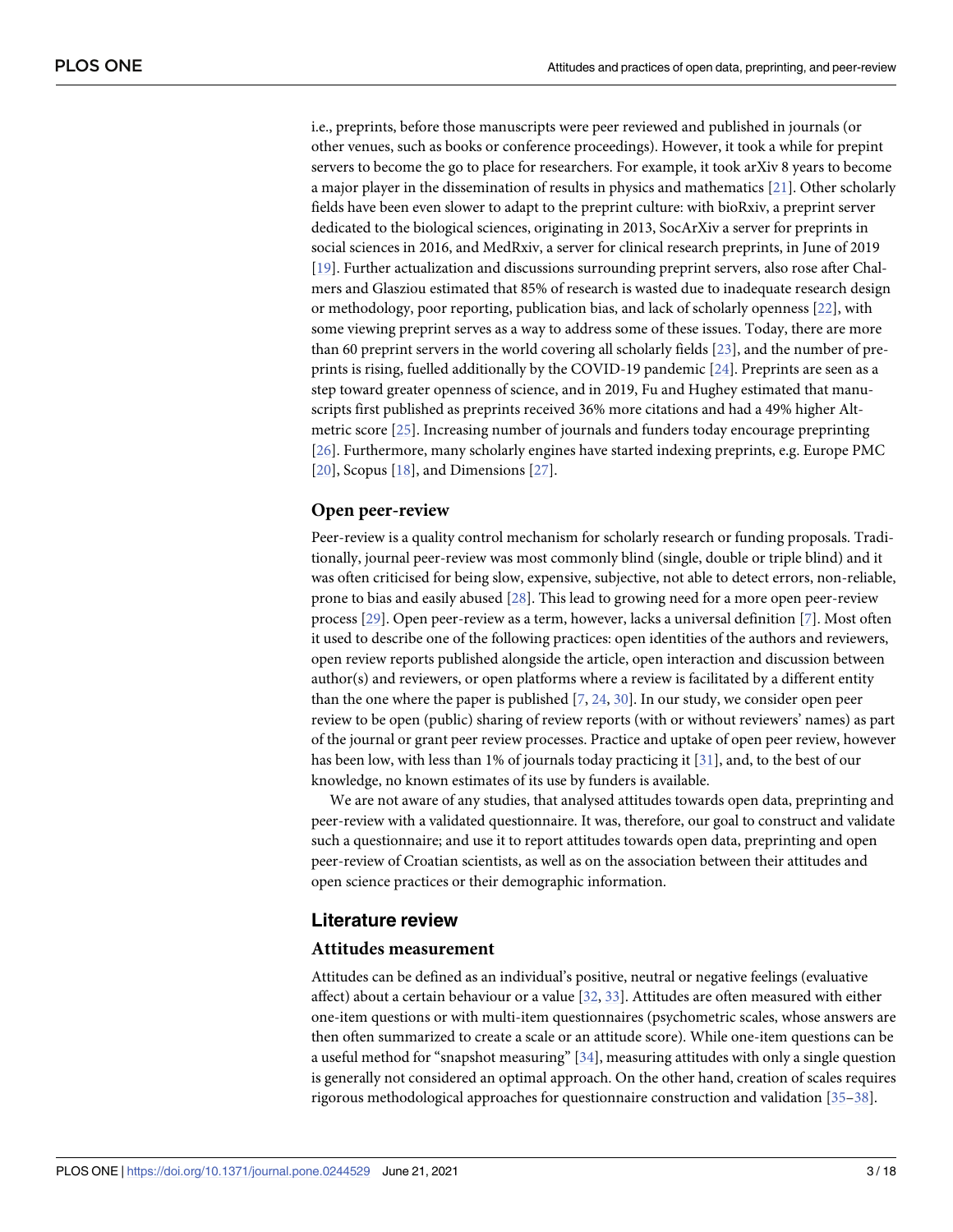<span id="page-3-0"></span>This process often includes steps that include item/question generation, face validity checks, testing scales validity and reliability, and evaluating responsiveness and scale interpretability [\[35,](#page-16-0) [39–41\]](#page-16-0). A known fallacy of many attitude assessments is the difficulty to compare research findings, as the same questions or scales are rarely used multiple times or for different populations, and differences between studies can turn out to be a consequence of different wording of questions, emphasizing the need for creation of standardized questionnaires.

#### **Attitudes towards open data, preprinting and open peer-review**

We present below our literature review of studies analysing attitudes towards open data, preprinting and open peer-review.

#### **Attitudes towards open data**

In a recent (2020) systematic review, Zuiderwijk, Shinde and Jeng summarized results of 32 quantitative and qualitative studies on open data, of which 15 were surveys [[42](#page-16-0)]. They found that "scholars refer to personal drivers and a positive attitude toward data sharing as vital individual drivers for openly sharing research data" and that they see a negative attitude as an inhibitor of data sharing [\[42\]](#page-16-0). In those summarized studies participants were mostly from the United States and Europe, and only a small number of studies were focused on multiple scientific disciplines. Most participants also had generally positive attitudes towards open data. An interesting finding was that in half of those studies (which assessed data sharing), there was no reference to studies own data availability [[42](#page-16-0)].

An earlier 1988 study by Ceci described attitudes of 790 researchers from three US universities using a case scenario approach followed by 3 (snap-shot) questions, finding that researchers have a positive attitude towards data sharing, but acknowledging that those attitudes might have been influenced by giving socially desirable answers [[43](#page-16-0)].

Two large studies of data sharing practices, and barriers of data reuse were authored by Tenopir et al. (2011 and 2015) using a multi-question approach, but without validating an attitude scale or reporting its reliability [[44](#page-16-0),[45](#page-16-0)]. In the first study they surveyed approximately 1200 scientists, of which 900 were followed up in the second study. Most scientists were from North America (68%), and from the fields of environmental sciences and ecology (32%). Their results showed an increase in data sharing attitudes over time, but also an increase in the number of perceived barriers for data sharing [\[45\]](#page-16-0). Building on their questions, Curty et al. [\[13\]](#page-15-0) later validated a scale for measuring attitudes towards data reuse on a sample of 570 scientist. They tested construct validity, and reported a 3 factor construct of their scale: perceived efficiency of data reuse (5 items), perception of data re-use (2 items) and concern about trustworthiness of data (4 items), with subscale reliability scores (Cronbach's alpha) ranging from 0.73 to 0.81 [\[13\]](#page-15-0).

Yoon and Kim, in 2017, constructed and validated a scale using structural equation modelling (a combination of factor analysis and multiple regression), on a sample of 292 social scientists. Their questionnaire had 20 items and 7 factors (with Cronbach's alpha values ranging from 0.76 to 0.97). They also concluded that attitudes towards data reuse was a strong predictor of data reuse intention [\[46\]](#page-16-0).

Zenk-Möltgen et al., in 2018, investigated attitudes towards data sharing of 446 political and sociology scientists using a theory of planned behaviour, but they did not report on their scale's validity or reliability. Overall, they found generally positive attitudes toward data and code sharing, and a strong association between previous sharing behaviour and intention to share [[47](#page-16-0)].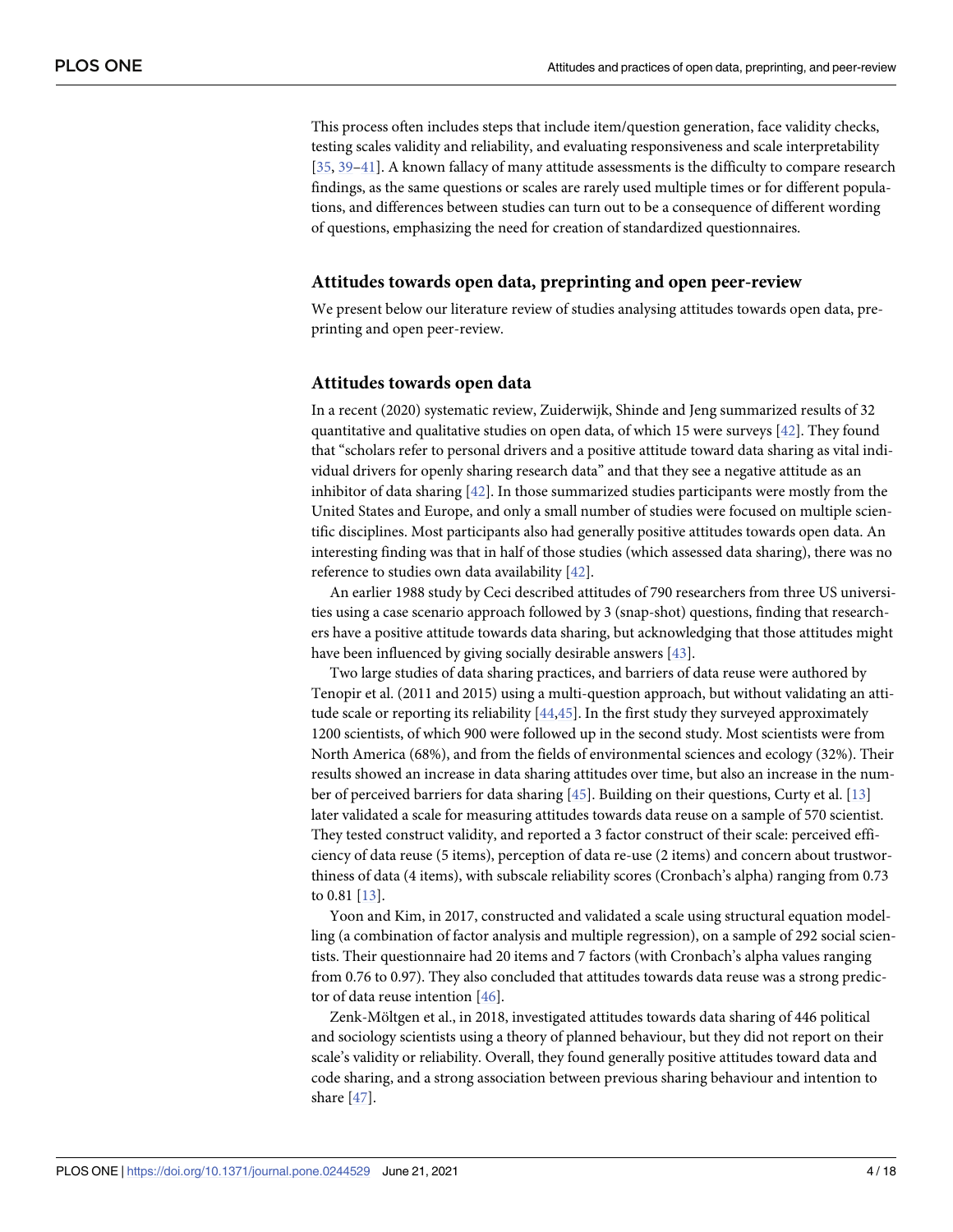<span id="page-4-0"></span>Abele-Brehm et al., in 2019, investigated attitudes towards open data and data sharing of 337 psychological society members and reported a 2 factor scale (positive expectations—10 items with Cronbach's alpha of 0.90, and negative expectations—4 items with Cronbach's alpha of 0.67). They found that respondents attitudes were generally positive [\[48\]](#page-16-0).

Finally, Zhu [[12](#page-15-0)] in 2020, measured attitude of UK researchers towards data reuse with one question ("How important do you think it is, in general, to make research data available online for reuse?") and 1459 out of 1695 (86%) respondents found it to be very or fairly important.

# **Attitudes towards preprinting**

Studies evaluating attitudes towards preprinting are very scarce. Zha, Li and Yan, in 2013, have measured attitudes of 260 participants from natural and social sciences that previously posted a preprint on a Chinese preprint server [\[49\]](#page-16-0). Their questionnaire had 25 questions, with 7 factors (each construct had 2–5 items with Cronbach's alpha values from 0.85 to 0.98 with very high correlations indicating unidimensionality) and they found overall positive attitudes toward preprinting. Yi and Huh [[50](#page-16-0)], investigated attitudes towards preprinting of 365 Korean authors and editors with 5 questions with a reliability of Cronbach  $\alpha$  = 0.86, but did not report on the construct validity. Overall, they reported positive attitudes of respondents [\[50\]](#page-16-0).

#### **Attitudes towards open peer-review**

Twenty years ago, in 2001, a study by Melero and Lopez-Santovena, found that 17% of 103 reviewers for the journal *Food Science and Technology International* expressed favour fully open peer review (by answering a single question: "What system are you in favour of? Open or blinded") [\[51\]](#page-16-0). Ten years after that, 28% (104 out of 364) of Danish general medical journal reviewers expressed their preference for an open review (answering a single question: "Which peer review system do you prefer in the future?") [\[52\]](#page-16-0). One of the largest ever studies of attitudes towards open peer review was published by Ross-Hellauer, Deppe and Shmidt in 2017 [\[53\]](#page-16-0), and although they used multiple questions, they did not report on their questionnaires validity or reliability. In total they collected approximately 3000 responses, mostly of researchers from Europe (61%), and from science, technology and medical (STM) fields (90%). Overall, respondents reported generally positive attitudes towards open peer-review. In 2018, Segado-Boj, Martín-Quevedo and Prieto-Gutiérrez, surveyed authors of Spanish journals (n = 295), mostly from social sciences (63%) with 7 questions, but they did not report on the questionnaires validity or reliability [\[54\]](#page-16-0). Overall, participants were found to be cautious towards open peer review. Lastly, in 2020, Besacon et al., using a small sample (N = 30) of researchers in the computer science field, and eight questions, reported that more than half of the respondents were in favour of open peer review, but not of displaying their reviewer names. They did not report the constructs validity or reliability [\[55\]](#page-16-0).

#### **Materials & methods**

We conducted a cross-sectional study with psychometrical validation of a questionnaire, which we named, the Attitudes towards Open data sharing, preprinting, and peer-review (ATOPP).

#### **Participants**

In 2018, Croatia had 17,706 scientists [[56](#page-16-0)]. In order to reach as most of them as we could, we sent invitations through 2 different channels: through the mailing list of Croatian scientists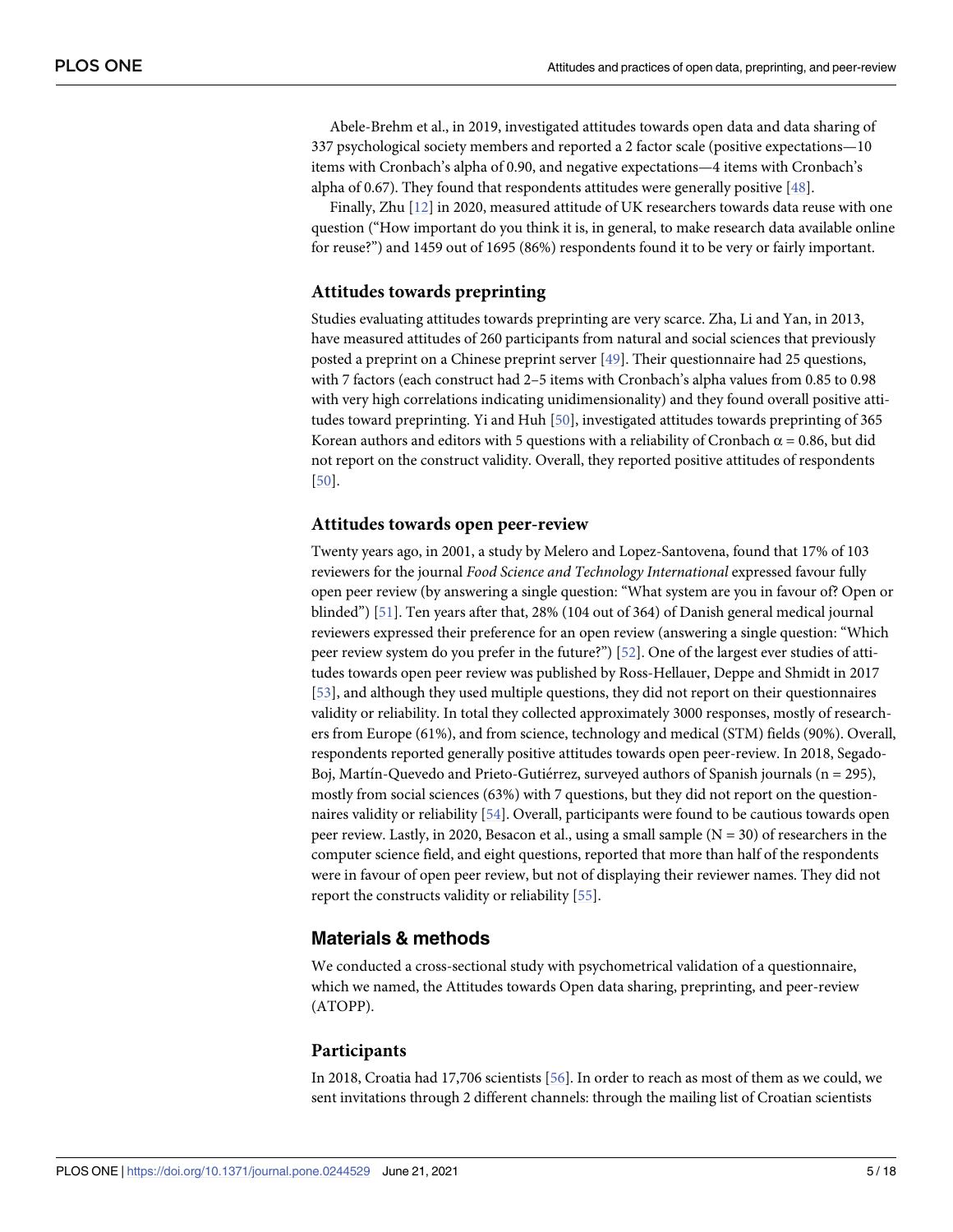<span id="page-5-0"></span>(approximately 17,000 members) compiled by the Rudjer Boskovic Institute (Zagreb, Croatia), and the Dean's secretaries of University of Rijeka (the University of the first author, with 1,256 scientists).

## **Procedure**

Participants were invited to fulfil an anonymous online questionnaire (through Google forms). The survey was open from 12 May 2020 to 7 July 2020, and we sent two reminders 14 days apart.

**Constructing the questionnaire.** The questionnaire was constructed as a result of three focus groups we held at the University of Rijeka in 2019 and 2020 with a total of 24 participants. The first focus group was held with participants from Biomedical Sceinces ( $N = 12$ ), second with the participants from Social Sciences ( $N = 7$ ) and the last with participants from Natural Sciences ( $N = 5$ ). Participants were asked 5 questions: (1) What is open science to you? (2) What are your experiences with open access journals? (3) What do you think about the open peer-review process? (4) Do you use any of the open science tools? (5) What could influence you to provide access to your research/project data? The sessions were recorded and the transcripts used for generating the survey questions [\[57\]](#page-17-0). The questionnaire face validity was then checked by us (the authors). This questionnaire had 73 questions, of which 45 were meant to assess the attitudes towards open science, specifically open access (8 items), open peer-review (12 items), open data (10 items), preprints (9 items), and open science tools (6 items). It also had 20 questions on open science practices; and 8 about demographic information. Answers to attitude statements were offered on a five-point Likert-type scale, where 1 indicated "strongly disagree;" 2 –"disagree;" 3 –"neither agree nor disagree;" 4 –"agree;" and 5 –"strongly agree." Open science practices questions were of mixed type (yes/no and multiplechoice questions). Demographic questions included questions on gender, age, scientific filed, roles in science, and the total number of published papers.

Our initial exploration (factor analysis) of the 45 attitudes questions showed that questions on open access (8 items) and open science tools (6 items) explained less than 5% of the variance of the total score and were not internally consistent (with Cronbach alpha scores *<*0.65) [\[35\]](#page-16-0). We then re-examined them (face validity), and hypothesized this is most likely due to the fact that these two aspects of open science dealt with concepts outside of direct researcher's influence (i.e. they were built by other actors), while data sharing, open peer review, and selfarchiving through preprints were under direct (self-) agency of the researchers. The psychometrical validation of the remaining questions (31 items) is presented in the results.

# **Statistical analysis**

**Validation of the ATOPP questionnaire.** Construct validity of the scale was tested with exploratory factor analysis after the suitability of the item correlation matrix was checked with the Kaiser-Meyer-Olkin (KMO) measure of sampling adequacy and Bartlett's test of sphericity. In Exploratory Factor Analysis, we used Principal Axis Factoring (PAF) as the factor extraction method and Oblimin as the rotation method. We included the extracted factors with the eigenvalue *>*1, more than 5% of the construct variance and those which passed visual inspection on the scree plot. Factor loadings *<*0.30 are not presented [[35](#page-16-0)]. The factor analysis procedure uses the pattern of correlation between questionnaire items, which represent directly measured manifest variables, grouping them by the variance they share which is captured by factors that are interpreted as latent dimensions, inferred constructs that are not directly measured. Consequently, each extracted factor or dimension is defined only by questionnaire items to which it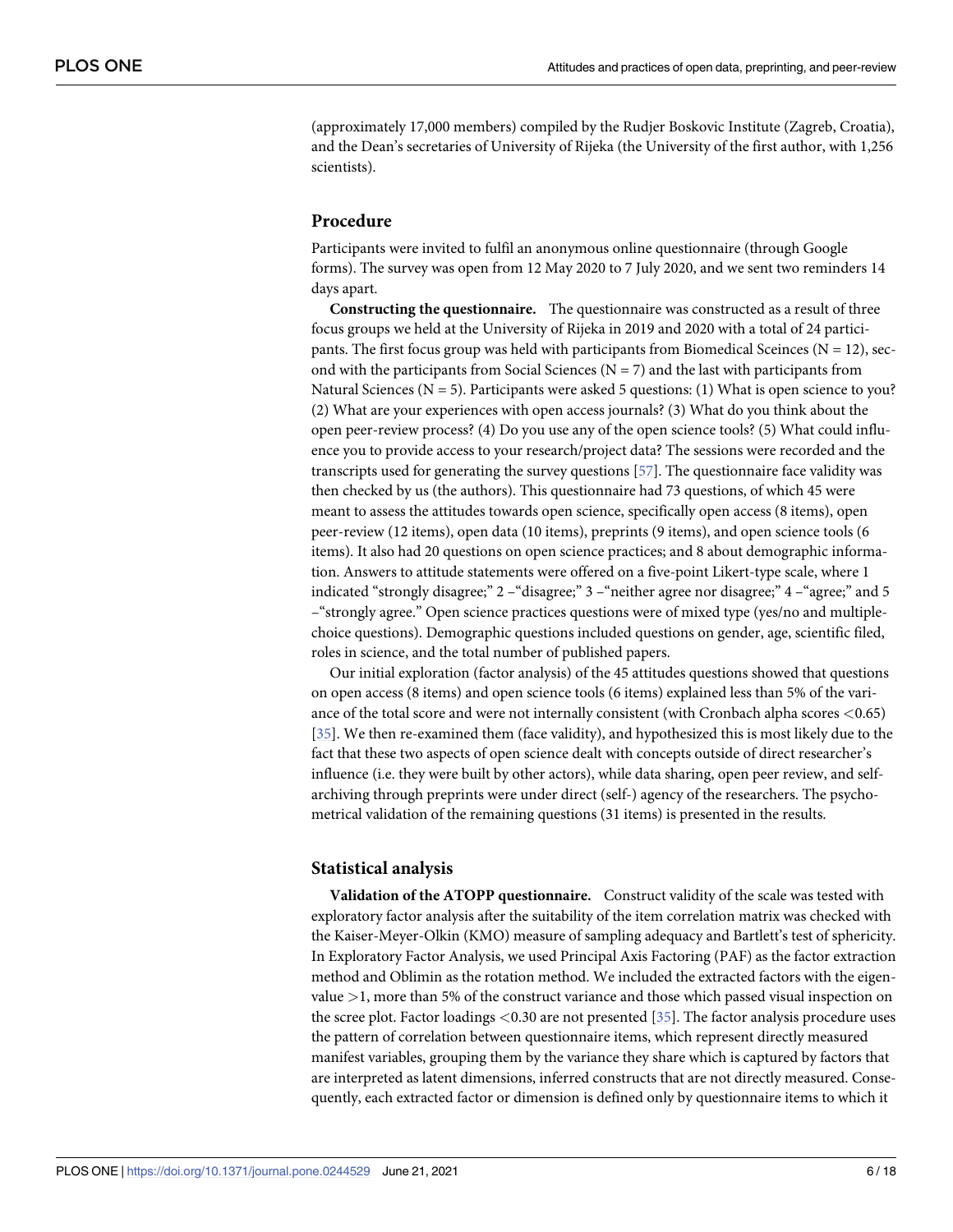<span id="page-6-0"></span>relates [\[35,](#page-16-0) [58\]](#page-17-0). Correlations of factors were calculated with Pearson's coefficient of correlation.

Internal consistency of the scale and subscales were determined with Cronbach alpha.

**Total score.** Before calculating the total score we have recorded 4 items: item 6 and 8 in Open data and items 10 and 11 in Open peer-review (S1 [Appendix](#page-14-0)). The total score of whole scale and factors were constructed as a linear composite of all items divided by the 21 (number of items) with the score range being from 1 to 5. Lower results (*<*2.6) were considered as negative attitude, average (2.6–3.39) as neutral attitude and higher results (*>*3.39) as positive.

*Analysis of answers*, *based on the ATOPP survey*. Qualitative data are presented with frequency and relative frequency. Comparison of qualitative data is done with χ2 test and test of proportion.

Quantitative data are presented with median and interquartile range [Md(IQR)] and the distribution was tested with Kolmogorov- Smirnov test. Comparison of quantitative data was made with non-parametric (Mann-Whitney or Kruskal-Wallis) tests. Post-hoc test for Kruskal- Wallis was Dunn test.

For the purpose of the attitude analysis we have merged Natural sciences and Technical sciences, Biomedicine and health and Biotechnical sciences, and finally Social Sciences, Humanities and Interdisciplinary fields of science.

For statistical analysis, we have used 2 statistical packages SPSS (IBM SPSS Statistics for Windows, Version 25.0. Armonk, NY: IBM Corp) and Medcalc (MedCalc Software, Ostend, Belgium, version 16.0.3). P*<*0.05 was considered significant.

*Sample size calculation*. We based our calculation on the number of initial survey attitude questions  $(n = 45)$  and the fact that it is considered sufficient for scale validation to have 10 times more participants than the number of items [\[39\]](#page-16-0).

#### **Ethics**

The study was approved by the Ethical committee of the University of Rijeka, Rijeka, Croatia (KLASA: 003-08/19-01/l; URBROJ: 217 0-24-04-3–19–7). In the invite letter we also presented the informed consent form, which the participants had to approve in the online form before starting to fulfil the questionnaire.

#### **Results**

#### **Validation of the ATOPP questionnaire**

Thirty-one item related to open peer-review (12 items), open data (10 items) and preprinting (9 items) were entered into the exploratory factor analysis after exclusion of 14 items related to open access and open science tools (see [Methods](#page-4-0) above). Acceptability of the construct was then assessed by analysing the floor and ceiling effects of the individual items on the score distribution and no floor and ceiling effects were observed.

Kaiser-Mayer Olkin test (KMO = 0.79) and the Bartlett's test of sphericity (P *<* 0.001) have satisfied the condition for principal axis factoring (PAF) of the 31 ATOPP questionnaire item. The inspection of the scree plot, Eigenvalues *>*1 and more than 5% of variance explained yielded 4 factors with 40% of the construct variance explained. We then repeated the factor analysis with 22 items (S1 [Fig\)](#page-14-0) that had factor loadings higher than 0.30 [[35](#page-16-0)]. The second PAF analysis was more suitable (KMO = 0.80; Bartlett's test P*<*0.001) and it resulted with 4 factors (21 items)–Open Data, Preprinting, Open peer review in small scientific communities, and Open Peer-review that accounted with 51% of the construct variance [\(Table](#page-7-0) 1).

Structure matrix (correlations of each item with the extracted dimensions) is presented in S1 [Appendix](#page-14-0)[—Table](#page-7-0) 1, indicating 21 items were left in the model with a simple factorial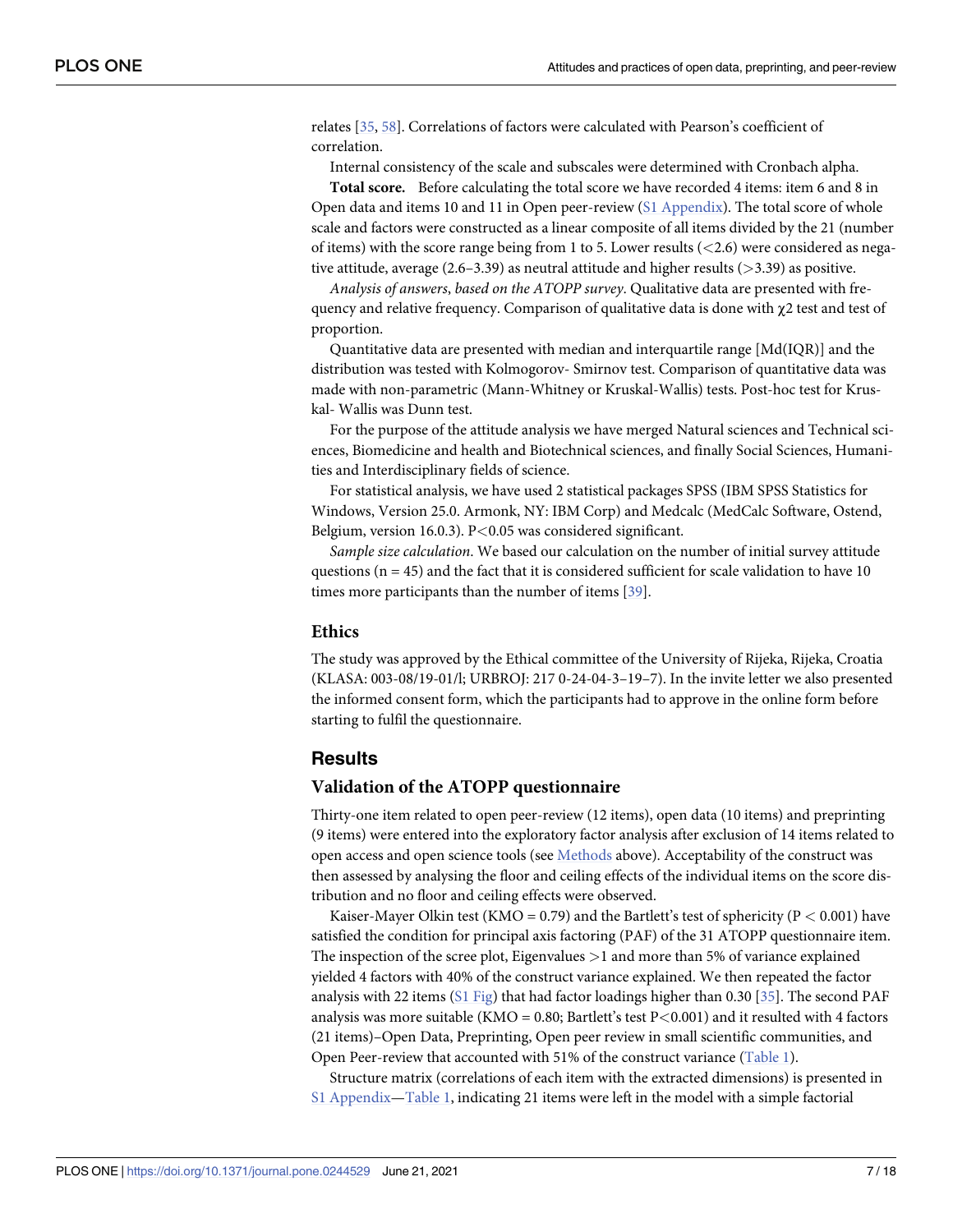| Variable                                                                                                                                |              | Item factor loadings for Subscale* |                                                     |                     |          |
|-----------------------------------------------------------------------------------------------------------------------------------------|--------------|------------------------------------|-----------------------------------------------------|---------------------|----------|
|                                                                                                                                         | Open<br>data | Preprinting                        | Open peer review in small<br>scientific communities | Open peer<br>review | (IQR)    |
| Cronbach $\alpha$                                                                                                                       | 0.80         | 0.82                               | 0.85                                                | 0.73                |          |
| Open peer review                                                                                                                        |              |                                    |                                                     |                     |          |
| 1. All journals should publish reviewers 'comments with reviewers' names.                                                               |              |                                    |                                                     | 0.737               | $2(1-3)$ |
| 2. I would like to know who reviewed my work.                                                                                           |              |                                    |                                                     | 0.598               | $3(2-4)$ |
| 3. If I have the opportunity to sign a review report I will always sign it.                                                             |              |                                    |                                                     | 0.472               | $3(3-5)$ |
| 4. Reviews of papers that have been rejected should be available to all<br>journals so that reviewers do not repeat the work.           |              |                                    |                                                     | 0.423               | $3(2-4)$ |
| 5. An open review of project proposals increases the transparency of the<br>project selection process for funding.                      |              |                                    |                                                     | 0.443               | $4(3-5)$ |
| 6. All public calls for projects should publish reviewers 'comments with the<br>names of the reviewers.                                 |              |                                    |                                                     | 0.683               | $3(2-4)$ |
| 7. Smaller scientific communities should have a double-blind review of<br>projects.                                                     |              |                                    | 0.897                                               |                     | $2(1-3)$ |
| 8. Smaller scientific communities should have a double-blind review of<br>papers in journals.                                           |              |                                    | 0.804                                               |                     | $2(1-3)$ |
| Open data                                                                                                                               |              |                                    |                                                     |                     |          |
| 1. Data from scientific research should be publicly available.                                                                          | 0.775        |                                    |                                                     |                     | $5(4-5)$ |
| 2. All collected (anonymous) research data financed by public funds should<br>be public / open.                                         | 0.739        |                                    |                                                     |                     | $5(4-5)$ |
| 3. All collected (anonymous) research data, regardless of the source of<br>funding, should be public / open.                            | 0.677        |                                    |                                                     |                     | $4(3-5)$ |
| 4. I do not want my data to be downloaded and reused for other research.                                                                | $-0.491$     |                                    |                                                     |                     | $4(3-5)$ |
| 5. If all or most of the data were publicly available, science would evolve<br>faster.                                                  | 0.630        |                                    |                                                     |                     | $4(3-5)$ |
| 6. Authors should be able to decide who to give access to their research data.                                                          | $-0.455$     |                                    |                                                     |                     | $3(2-4)$ |
| 7. Journals should have access to all information during the review process.                                                            | 0.517        |                                    |                                                     |                     | $4(3-5)$ |
| 8. Each institution should have a repository for all data collected in its<br>research.                                                 | 0.453        |                                    |                                                     |                     | $4(3-5)$ |
| Preprinting                                                                                                                             |              |                                    |                                                     |                     |          |
| 1. Before sending the manuscript to the journal, I would publish the<br>manuscript on a preprint server.                                |              | 0.647                              |                                                     |                     | $3(2-4)$ |
| 2. Preprint servers can serve editors to select good manuscripts for their<br>journal.                                                  |              | 0.668                              |                                                     |                     | $3(3-4)$ |
| 3. Papers published in the preprint version achieve better citations than other<br>papers.                                              |              | 0.755                              |                                                     |                     | $3(3-3)$ |
| 4. Papers published on preprint servers contribute to better visibility.                                                                |              | 0.770                              |                                                     |                     | $3(3-4)$ |
| 5. By publishing the paper on the preprint server before sending it to the<br>journal, I protect my work from a lengthy review process. |              | 0.651                              |                                                     |                     | $3(2-3)$ |

## <span id="page-7-0"></span>[Table](#page-6-0) 1. Attitudes towards open data, preprinting, and peer-review (ATOPP)-Reliability, factor loadings and median values.

�factor loadings—correlations with the total score in factor analysis; Recoded: Items 7 and 8 in Open peer—review and items 4 and 6 in Open data.

<https://doi.org/10.1371/journal.pone.0244529.t001>

structure (loadings are distributed on one factor exclusively). The reliability of the whole scale was very good (Cronbach's alpha of 0.815).

#### **Participants' characteristics**

We have collected 546 responses, 196 (36%) from University in Rijeka and 350 (64%) from the Rudjer Boskovic Institute list of Croatian scientists. There was no overlap between the respondents of the two sources, and 5 responses were not valid (not completed), leaving a total of 541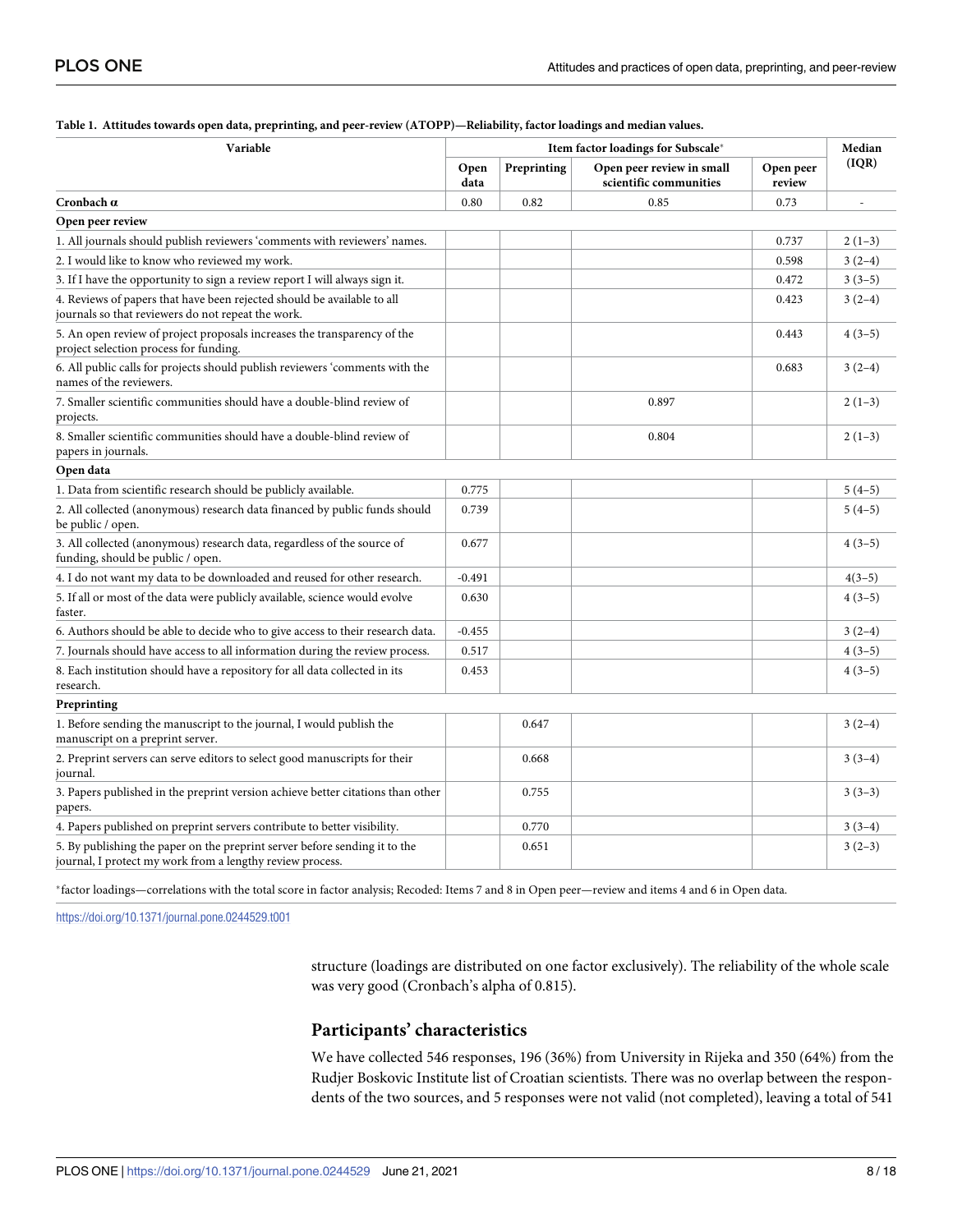<span id="page-8-0"></span>responses. The response rate for the University of Rijeka was 15.6% and for the Croatian scientist list it was 2%. Factorial structure of the attitude scales was the same for both samples and therefore we present them together.

Median age of the participants was 45 (38 to 53), with equal percentage of both males and females (43% vs 54%,  $P = 0.082$ ) Majority of the respondents were from Biomedicine and Health (26%), Social (25%) or Natural Sciences (17%). They were most commonly Assistant Professors (29%), Full Professors (27%) or Associate Professor (19%). Most respondents  $(n = 529, 98%)$  published at least one article, with a median of 23 (IQR 10–45). More than two thirds ( $n = 371, 69\%$ ) were also reviewers, 16% ( $n = 87$ ) acted as reviewers for funding agencies, and 11% ( $n = 62$ ) as members of the editorial board, finally 3% ( $n = 18$ ) were editors. Detailed demographic and scholarly information of respondents is presented in [Table](#page-9-0) 2.

#### **Open science practices**

Respondents' open science practices are presented in [Table](#page-10-0) 3. Around half  $(47%, n = 240)$  of the respondents participated in open peer-review and most of them were happy to sign the review reports ( $n = 225, 95\%$ ).

Nearly half of the authors (46%,  $n = 249$ ) published a paper in a journal in which research data could be deposited, and one third  $(29.9\%, n = 162)$  published an article based on public data from other researchers. Most respondents shared their data (as supplementary files) via journals (54%,  $n = 285$ ). Minority of the respondents posted a preprint (12%,  $n = 64$ ), mostly on Arxiv ( $n = 38$ ), BiorXiv ( $n = 12$ ) or SocarXiv ( $n = 4$ ).

#### **Attitudes towards open data, preprinting, and peer-review**

The total score for all participants on the ATOPP scale was neutral with median of 3.3 (3.0– 3.7). The neutral score was also found for their attitudes towards preprinting [3.0 (2.6–3.4)] and open peer review [3.2 (2.7–3.7)]. Negative attitude was found for the open peer-review in small scientific communities  $[2.0 (1.0-3.0)]$  and positive for open data  $[3.9 (3.4-4.4)]$  (all P*<*0.05) ([Table](#page-11-0) 4). Differences in attitudes were tested regarding gender, field, open science practices and education ([Table](#page-11-0) 4).

We found no gender differences (all P*>*0.05) except for the open peer-review in the small scientific communities, where female respondents had a more negative attitude than male respondents  $[2.0(1.0-3.0)$  vs  $2.0(2.0-3.0)$ ,  $P = 0.032$ ].

We also found no differences in the overall ATOPP score between scientific fields  $(P = 0.523)$ . However, attitudes toward open peer review in small scientific communities were higher in Natural sciences and Technical sciences than in Social Sciences, Humanities and Interdisciplinary fields  $[2.5 (2.0-3.0)$  vs 2.0  $(1.0-3.0)$ ,  $P = 0.002$ . While attitudes towards open peer review were higher in Biomedicine and Health and Biotechnical sciences compared to Natural sciences and Technical sciences  $[3.3 (2.8-3.8)$  vs  $3.0 (2.3-3.8), P = 0.023]$ .

Participants who had open peer review experience had higher total ATOPP score  $(P<0.001)$ , as well as attitudes towards open data  $(P = 0.008)$  and open peer-review  $(P<0.001)$ . Similarly, those who previously shared their data had higher attitudes towards Open data  $(P = 0.007)$ , Preprinting  $(P = 0.005)$  and Open peer review in small scientific communities  $(P = 0.021)$ . Participants with experience in preprinting had more positive attitudes for all subscales (all P*<*0.05) except for the Open peer review in small scientific communities  $(P = 0.140)$ . Finally, participants who had education in open science had a more positive ATOPP score then those that did not (*<*0.001) and they also had higher attitudes for preprinting and open peer review.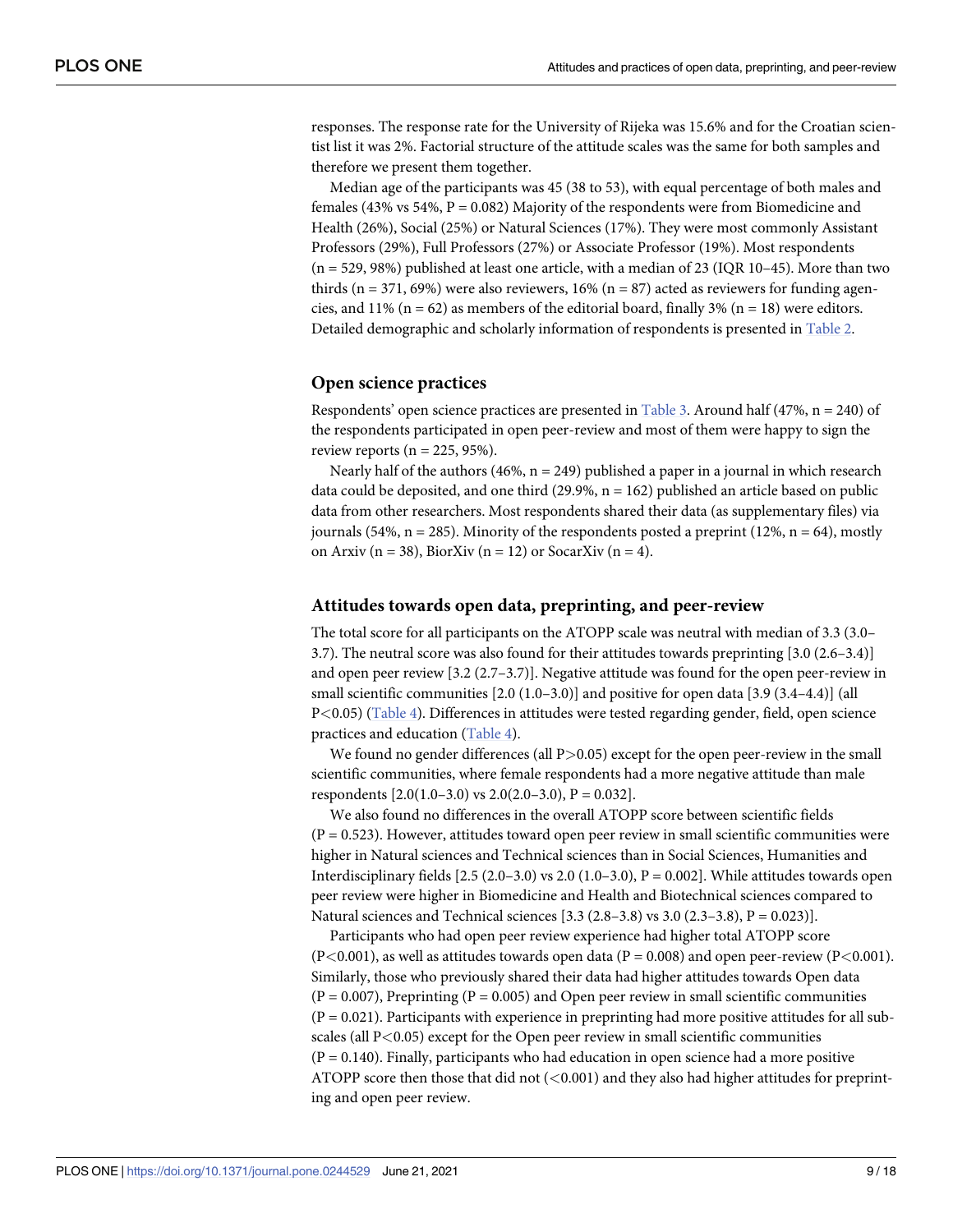| Variable                                                 | $n\left(\%\right)$ |
|----------------------------------------------------------|--------------------|
| $Sex (n = 539)$                                          |                    |
| Female                                                   | 290(54)            |
| Male                                                     | 231(43)            |
| Not declared                                             | 18(3)              |
| Age (years) $(n = 541)$                                  |                    |
| $<$ 35                                                   | 68 (13)            |
| $35 - 44$                                                | 196 (36)           |
| $45 - 54$                                                | 160(30)            |
| $55 - 64$                                                | 88 (16)            |
| >65                                                      | 29(5)              |
| Scientific field $(n = 541)$                             |                    |
| Natural sciences                                         | 94 (17)            |
| Technical sciences                                       | 67(12)             |
| Biomedicine and health                                   | 140(26)            |
| Biotechnical sciences                                    | 44(8)              |
| Social Sciences                                          | 137(25)            |
| Humanities                                               | 38(7)              |
| Interdisciplinary fields of science                      | 21(4)              |
| Position in academia/science $(n = 538)$                 |                    |
| Research Fellow                                          | 35(7)              |
| Post Doc researcher                                      | 47(9)              |
| Assistant Professor/Scientific associate                 | 156 (29)           |
| Associate professor/Higher scientific associate          | 105(20)            |
| Full professor/Scientific advisor                        | 148 (28)           |
| Other                                                    | 47(9)              |
| Published an article in a scientific journal $(n = 541)$ |                    |
| Yes                                                      | 529 (98)           |
| No                                                       | 12(2)              |
| Role <sup>+</sup>                                        |                    |
| Project associate                                        | 423 (78)           |
| Reviewer in a scientific journal                         | 371 (69)           |
| Project manager                                          | 204 (38)           |
| Reviewer of scientific projects                          | 87 (16)            |
| Member of the editorial board of a scientific journal    | 62(11)             |
| Researcher in the industry                               | 19(3)              |
| Editor of a scientific journal                           | 18(3)              |
| Faculty management                                       | 18(3)              |
|                                                          |                    |

<span id="page-9-0"></span>**[Table](#page-8-0) 2. Study participants characteristics (n = 541).**

�due to rounding, percentages don't always sum up to 100;

† Respondents could choose more than one role.

<https://doi.org/10.1371/journal.pone.0244529.t002>

# **Discussion**

In this study we developed the ATOPP questionnaire for measuring attitudes toward open data, preprinting and open peer-review. Using the ATOPP questionnaire, we then explored Croatian scientists' attitudes towards those topics and the association of those attitudes with their open science practices and socio-demographic information. To the best of our knowledge, this is the first psychometrically validated (multiple-item) questionnaire for measuring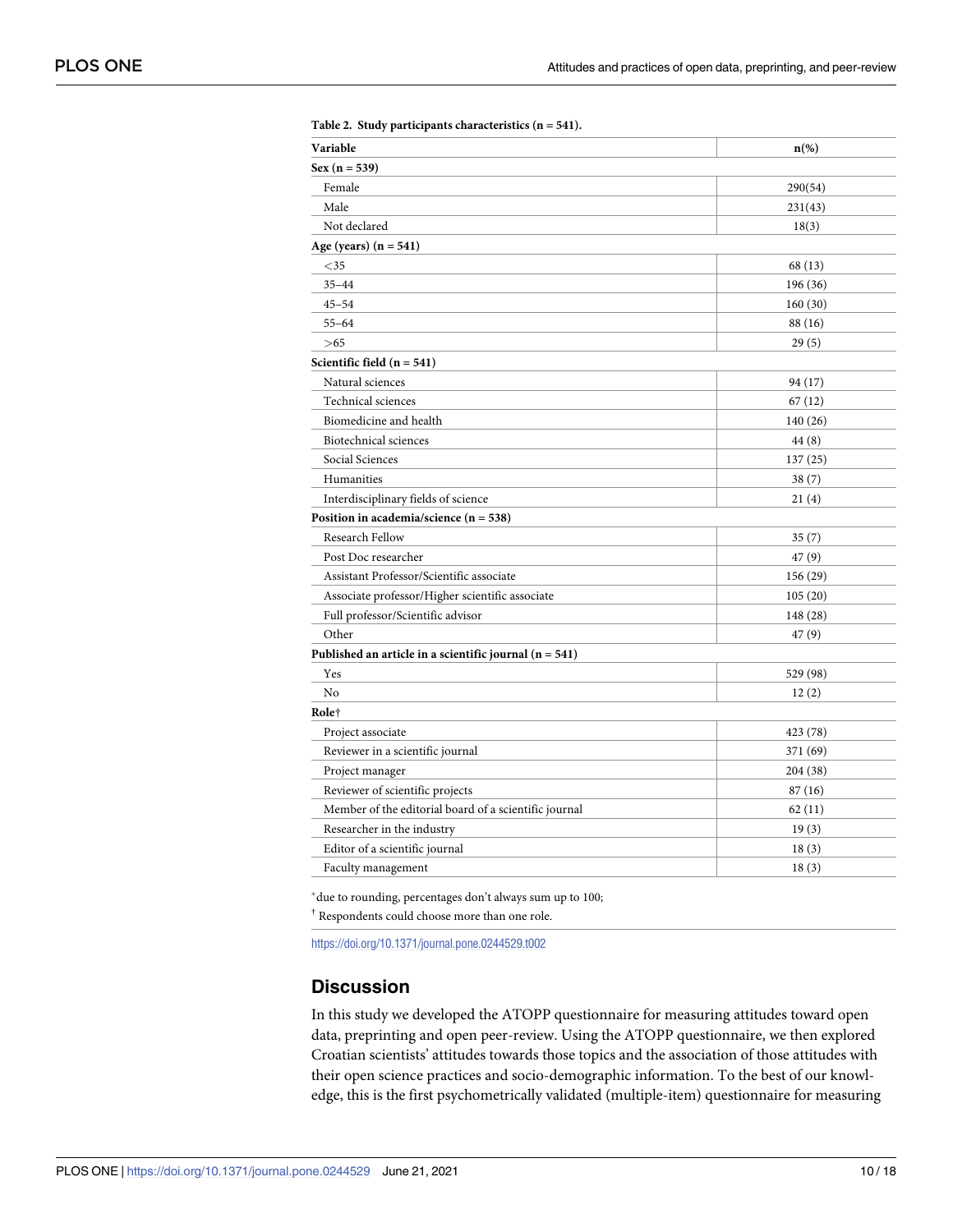| Open science practice                                                                            | $n$ (%)        |
|--------------------------------------------------------------------------------------------------|----------------|
| Reviewer allowed peer-review alongside the article $(N = 525)$                                   |                |
| Yes                                                                                              | 240 (46)       |
| No                                                                                               | 285(54)        |
| Reviewer allowed open identity ( $N = 519$ )                                                     |                |
| Yes                                                                                              | 225(43)        |
| No                                                                                               | 294 (57)       |
| Author has published a journal article in which research data was available ( $N = 541$ )        |                |
| Yes                                                                                              | 249 (46)       |
| No                                                                                               | 292 (54)       |
| Author has published a journal article based on public data from other researchers ( $N = 541$ ) |                |
| Yes                                                                                              | 162(30)        |
| N <sub>o</sub>                                                                                   | 379 (70)       |
| Author posted a manuscript on a preprint server $(N = 539)$                                      |                |
| Yes                                                                                              | 64 (12)        |
| No                                                                                               | 475 (88)       |
| Preprint servers where authors archive                                                           |                |
| ArXiv                                                                                            | 38             |
| BioRxiv                                                                                          | 12             |
| SocArXiv                                                                                         | $\overline{4}$ |
| PsyArXiv                                                                                         | 3              |
| ResearchGate                                                                                     | 3              |
| SSRN-Social Science Research<br>Network Repository                                               | 3              |
| Institutional repository                                                                         | $\overline{2}$ |
| Academia.edu                                                                                     | $\mathbf{1}$   |
| Zenodo repository                                                                                | $\mathbf{1}$   |
| ChemRxiv                                                                                         | $\mathbf{1}$   |
| Preprints.org                                                                                    | $\mathbf{1}$   |
| Education in open science<br>$(N = 474)$                                                         |                |
| Yes                                                                                              | 102(22)        |
| No                                                                                               | 372 (88)       |
|                                                                                                  |                |

#### <span id="page-10-0"></span>**[Table](#page-8-0) 3. Open peer review, open data and preprinting practices.**

<https://doi.org/10.1371/journal.pone.0244529.t003>

attitudes towards all these three topics with one questionnaire. The ATOPP scale, consisting of 21 items, demonstrated good internal consistency and validity. Because of its good psychometrical characteristics and relatively small number of questions, we believe that it represents a fast measurement that can be used in assessing or monitoring attitudes towards open science, thus allowing cross-cultural validation.

During ATOPP development, attitudes towards open peer review in small scientific communities turned out to be a separate factor (subscale) from attitudes toward open peer review. This could be a product of both the fact that Croatian scientific community for centuries had a higher number of specialized journals per capita compared to its neighbouring countries, and the fact that open peer review in small (national) fields or subfields has higher likelihood of reviewers being direct competitors for funding or job positions [\[58\]](#page-17-0). Additionally, smaller communities may experience greater fear of negative consequences of open peer review, i.e., fear of a potential (vindictive) backlash of their colleagues if they criticize their work, or if due to their review, they negatively affected funding or publication opportunities of their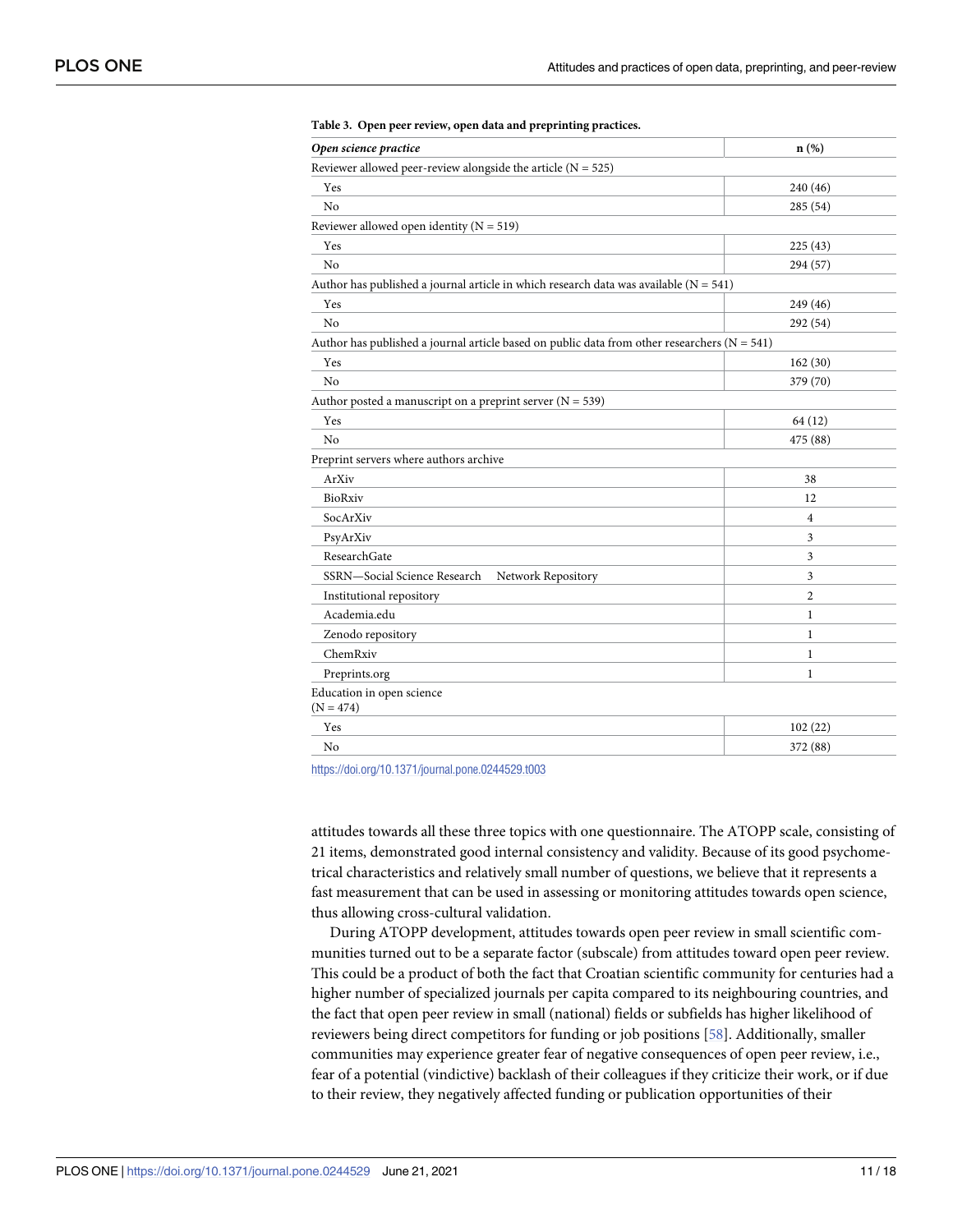| Variable                                                           | ATOPP scale score (Md,<br>IQR) | Subscale score [Median (IQR)] |                                 |                                                     |                     |
|--------------------------------------------------------------------|--------------------------------|-------------------------------|---------------------------------|-----------------------------------------------------|---------------------|
|                                                                    |                                | Open data                     | Preprinting                     | Open peer review in small scientific<br>communities | Open peer<br>review |
| Total score $(N = 541)$                                            | $3.3(3.0-3.7)$                 |                               | $3.9(3.4-4.4)$ 3.0 (2.6-3.4)    | $2.0(1.0-3.0)$                                      | $3.2(2.7-3.7)$      |
| Gender                                                             |                                |                               |                                 |                                                     |                     |
| Female $(n = 291)$                                                 | $3.3(3.0-3.7)$                 |                               | $3.9(3.3-4.4)$ 3.0 (2.6–3.6)    | $2.0(1.0-3.0)$                                      | $3.2(2.7-3.7)$      |
| Male ( $n = 231$ )                                                 | $3.3(3.0-3.6)$                 |                               | 4.0 $(3.6-4.4)$ 3.0 $(2.4-3.4)$ | $2.0(2.0-3.0)$                                      | $3.0(2.5-3.7)$      |
| $P^*$                                                              | 0.995                          | 0.084                         | 0.233                           | 0.032                                               | 0.178               |
| Field                                                              |                                |                               |                                 |                                                     |                     |
| Natural and Technical sciences ( $n = 161$ )                       | $3.3(2.9-3.7)$                 |                               | $3.9(3.4-4.4)$ 3.0 (2.6–3.4)    | $2.5(2.0-3.0)$                                      | $3.0(2.3-3.8)$      |
| Biomedicine and health and Biotechnical<br>sciences ( $n = 184$ )  | $3.3(3.0-3.6)$                 |                               | $3.9(3.4-4.3)$ 3.0 (2.6-3.4)    | $2.0(1.5-3.0)$                                      | $3.3(2.8-3.8)$      |
| Social Sciences, Humanities and<br>Interdisciplinary ( $n = 196$ ) | $3.3(3.0-3.6)$                 |                               | $4.0$ (3.3–4.6)   3.0 (2.8–3.6) | $2.0(1.0-3.0)$                                      | $3.2(2.7-3.7)$      |
| $\boldsymbol{P}$                                                   | 0.523                          | 0.088                         | 0.123                           | 0.002                                               | $0.023\$            |
| Signed an open peer review report                                  |                                |                               |                                 |                                                     |                     |
| $YES (n = 225)$                                                    | $3.5(3.0-3.8)$                 | $4.0(3.6-4.6)$                | $3.0(2.6-3.6)$                  | $2.0(1.0-3.0)$                                      | $3.3(2.8-4.0)$      |
| $NO (n = 294)$                                                     | $3.3(2.9-3.5)$                 | $3.9(3.3-4.3)$                | $3.0(2.1-3.6)$                  | $2.0(1.0-3.0)$                                      | $3.0(2.5-3.5)$      |
| $P^*$                                                              | < 0.001                        | 0.008                         | 0.663                           | 0.413                                               | < 0.001             |
| Shared data for their study                                        |                                |                               |                                 |                                                     |                     |
| $YES (n = 249)$                                                    | $3.3(3.0-3.7)$                 | $4.0(3.4-4.6)$                | $3.0(2.8-3.0)$                  | $2.5(1.9-3.0)$                                      | $3.2(2.5-3.8)$      |
| $NO (n = 292)$                                                     | $3.3(3.0-3.6)$                 | $3.9(3.3-4.3)$                | $3.0(3.0-3.2)$                  | $2.0(1.0-3.0)$                                      | $3.2(2.7-3.7)$      |
| $P^*$                                                              | 0.520                          | 0.007                         | 0.005                           | 0.021                                               | 0.722               |
| Posted a preprint                                                  |                                |                               |                                 |                                                     |                     |
| $YES (n = 64)$                                                     | $3.6(3.1-3.7)$                 | $4.2(3.5-4.6)$                | $3.6(3.0-4.0)$                  | $2.5(1.0-3.5)$                                      | $3.0(2.3-3.5)$      |
| $NO (n = 475)$                                                     | $3.3(3.0-3.6)$                 |                               | $3.9(3.4-4.4)$ 3.0 (2.6-3.4)    | $2.0(1.0-3.0)$                                      | $3.2(2.7-3.7)$      |
| $P^*$                                                              | 0.006                          | 0.017                         | $<$ 0.001                       | 0.140                                               | 0.044               |
| Participated in a course on open science                           |                                |                               |                                 |                                                     |                     |
| $YES (n = 102)$                                                    | $3.6(3.2 - 3.7)$               | $4.0(3.6-4.6)$                | $3.2(2.8-3.8)$                  | $2.0(1.0-3.0)$                                      | $3.3(2.8-3.8)$      |
| $NO (n = 372)$                                                     | $3.3(3.0-3.6)$                 | $3.9(3.4-4.4)$                | $3.0(2.6-3.4)$                  | $2.0(1.0-3.0)$                                      | $3.0(2.5-3.7)$      |
|                                                                    | < 0.001                        | 0.076                         | < 0.001                         | 0.671                                               | 0.025               |

#### <span id="page-11-0"></span>**[Table](#page-8-0) 4. Attitude towards open data, preprinting, and peer-review (ATOPP) of Croatian scientists (N = 541).**

� Mann Whitney U test,

† Kruskal-Wallis test,

 $*$  Respondents from Natural and Technical sciences differed significantly from those of Social Sciences, Humanities and Interdisciplinary fields;

§ - Respondents from Natural and Technical sciences differed significantly from Biomedicine and health and Biotechnical Sciences; Score interpretation: *<*2.6 –negative attitude, 2.6–3.39 –neutral attitude, *>*3.39 –positive attitude.

<https://doi.org/10.1371/journal.pone.0244529.t004>

colleagues. And these fears will likely remain until external evaluations or strong protective mechanisms are put into practice (however, for small communities these approaches likely face significant language barriers and high costs).

Based on the ATOPP questionnaire, we then found that the Croatian scientists had generally neutral attitudes toward open science. Their most positive attitudes were towards open data, while their attitude towards preprinting and towards open peer-review were neutral, and those towards open peer review in smaller scientific communities were negative. We also found no gender or scholarly field differences in respondents' overall attitude scores. However, scientists who already had experience with open science practices, i.e., shared data, provided open peer review reports in the past, or posted preprints, had generally more positive attitudes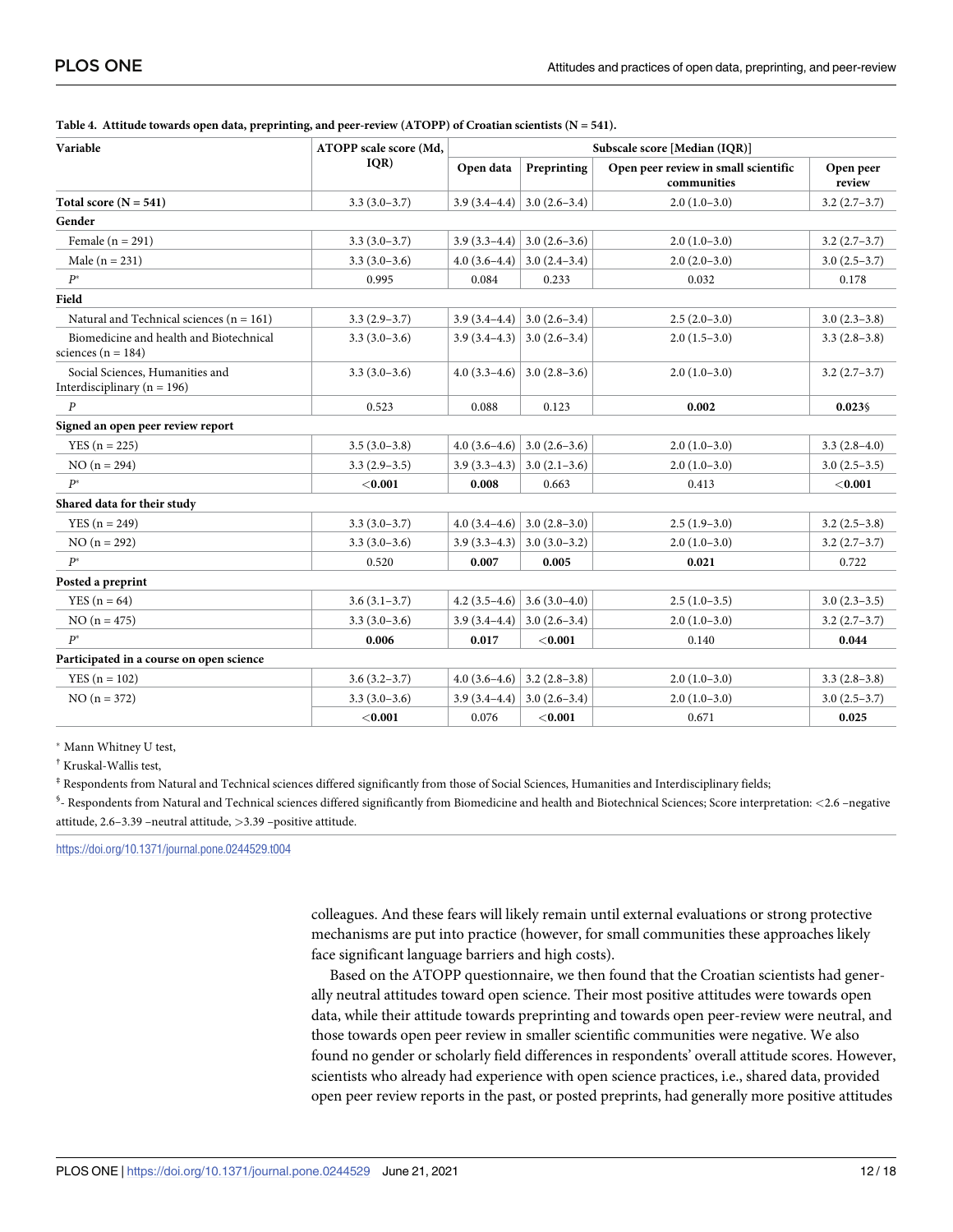<span id="page-12-0"></span>than those who did not. Higher attitude in those with experience in open science practices and previous open science education are in accordance with Bem's self-perception theory that confirms effect of past behavior on internal attitude [\[59\]](#page-17-0). Past behaviour influence on attitudes was also confirmed by many researchers since then [\[60,](#page-17-0) [61\]](#page-17-0). We have also found that participants who had taken open science courses had more positive ATOPP scale score, preprinting score and open peer-review score. which is a confirmation of a model that positive attitudes are related to intention to behave and behavior [\[32\]](#page-15-0).

The positive attitudes towards open data in our study were associated with the high prevalence of researchers in our sample (46%) that shared their data in the past. However, in the recent survey by Zhu (2020) in the United Kingdom on 1724 participants from various scholarly fields, there were less participants (21%) who had deposited primary data in online repositories, although majority (86%) had a very positive attitude towards data sharing [\[12\]](#page-15-0). However, in that survey, attitude was only measured by a single question "How important do you think it is, in general, to make research data available online for reuse?".

Positive attitude towards open data in our study can be compared with the data in a recent survey among members of the German psychological society ( $N = 303$ ). Abele-Brehm et al. constructed a scale measuring hopes (10 items, Cronbach  $\alpha$  = 0.90) and fears (4 items, Cronbach  $\alpha$  = 0.67) towards data sharing. The positive attitude–"hopes" of respondents were neutral, but their experience with data sharing was not measured [[48](#page-16-0)]. Yoon and Kim (2017) investigated data reuse behaviour by measuring beliefs, attitudes, and norms. Based on their theoretical framework attitude was a strong positive predictor of data reuse [\[46\]](#page-16-0).

Attitudes of Croatian scientist towards preprinting were neutral in our study, except of those scientists who preprinted in the past (12%). These results differ from attitudes participants in South Korea [\[50\]](#page-16-0), China [[49](#page-16-0)], and Latin America [\[62\]](#page-17-0) whose attitudes were overall found to be positive; but those surveys included more editors, and all (China), or many respondents who previously posted a preprint (Korea (32% editors, 15% past preprint users; and Latin America, 40% past preprint users), while in our sample only 12% of scientists did so and we had only 11% of editorial board members in the sample [\[49,](#page-16-0) [50\]](#page-16-0). Additionally, China introduced a country preprint server ChinaXiv in 2006, and Latin America in 2020 (ScIELO preprints), which most likely further promoted already strong open access culture in those countries (Croatia does not have a national preprint server). Croatian scientist preprint use in our study, is in the line with a large analysis of Biorxiv preprints ( $n = 67,885$ , in the period from 2013 to 2019), which found that senior authors of preprints are often researchers from the United States (39.2%) and the United Kingdom (10.5%), while Croatia was described as a "contributor country" whose authors were rarely on senior authorship positions [\[63\]](#page-17-0). More studies are, however, needed to determine the main factors that drive researchers to start preprinting manuscripts or project proposals (protocols), as well as inviting or choosing to wait for public comments before deciding to submit the preprint for scholarly journal peer review. Additionally, previous survey has shown that scientist choices toward posting a preprint are influenced by the policies of the journals in which they plan to publish those studies [\[62,](#page-17-0) [64\]](#page-17-0). Although Croatia has approximately 400 active scholarly journals [[65](#page-17-0)] of which less than half are indexed in WoS or Scopus [\[66\]](#page-17-0), preprint policies are listed for only 24 in Sherpa website, and so further research is needed to determine the influence of Croatia's editorial, funder and publishing milieu on the preprint attitudes of its researchers.

In our study, Croatian scientists' overall attitudes towards open peer review were neutral. We also found differences among scientific fields with scientists from Biomedicine and Health and Biotechnical sciences having higher attitude score (albeit still neutral), as did those with previous experience with open peer review. In Ross-Hellauer, Deppe and Schmidt 2017 study on 3062 participants, most thought that open peer-review should be common practice, with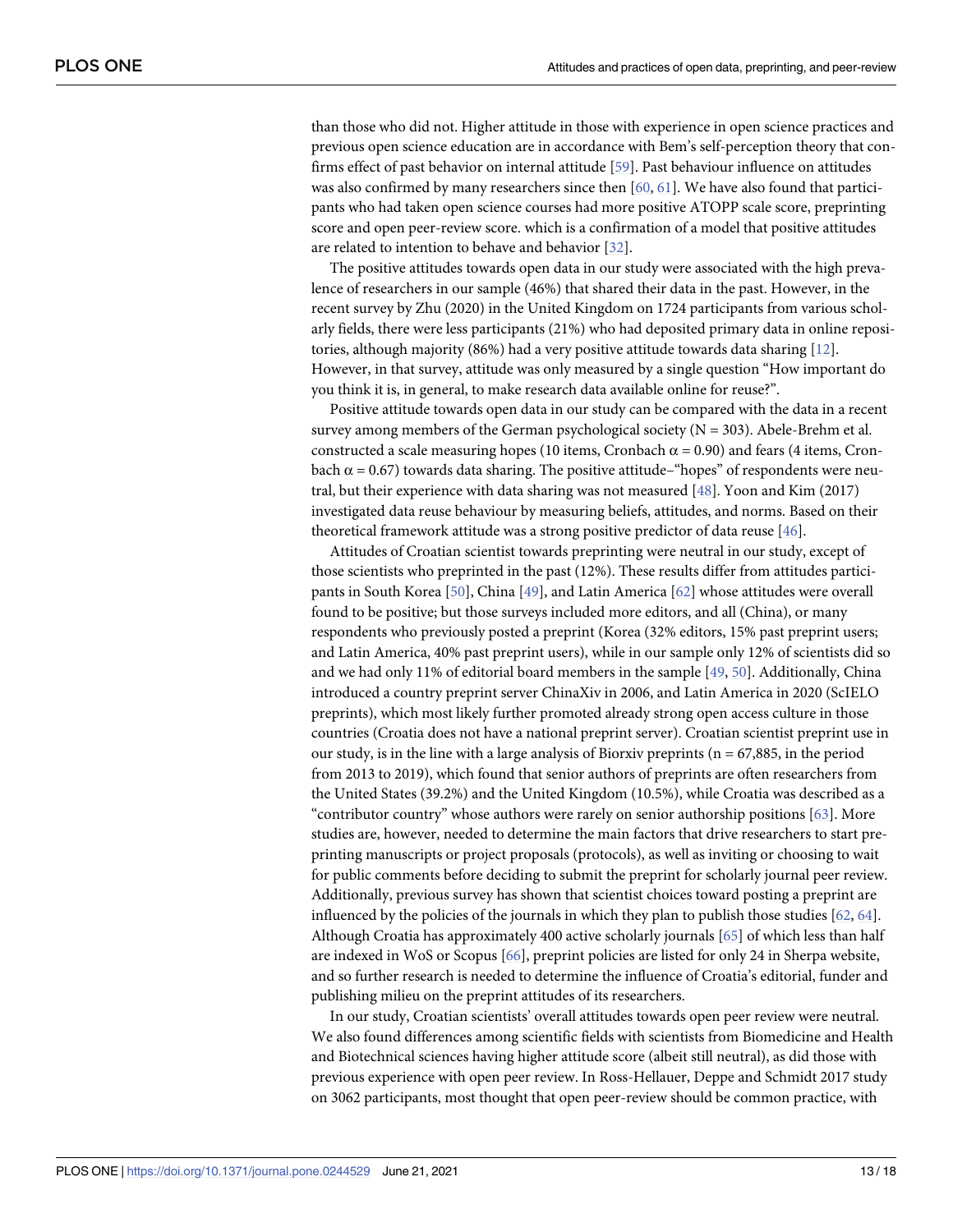<span id="page-13-0"></span>the strongest support coming from social science researchers (e.g. economics, psychology and philosophy). Also, the majority of researchers agreed that the obligatory signing of review reports is strongly associated with rejecting peer review requests [[53](#page-16-0)]. That study however did not report on the validity and reliability of its questionnaire.

Attitude towards open peer-review in small scientific communities of Croatian scientist were low and even lower than attitudes towards open peer-review, indicating that Croatian scientific community might not be ready for this aspect of open science yet. Female scientists also had a lower attitude than male scientists, which could be the results of the gender disbalance in academia, and greater fear of retaliation or promotion obstruction [[67\]](#page-17-0). Slightly higher attitudes towards open peer-review in small scientific communities was found among scientists who shared data before, preprinted, or were from natural and technical sciences; which are fields that have been sharing preprints the longest.

Despite presenting the first psychometrically validated scale for measuring attitudes towards open data, preprinting and open peer-review, our study is not without limitations. As all questionnaires, are data are based on self-declared attitudes and open science practices and does not capture independently confirmed practices. Furthermore, as in many recent online surveys, our response rates were low, and that rate might have also been influenced by the fact that the questionnaire was sent during the early months of the COVID-19 pandemic. Additionally, we might have captured opinions only of those interested in these topics, which, if true, could mean that the attitudes of a representative sample of Croatian scientists would be even lower towards these topics. While we did provide definitions of open science practices in our questionnaire, as most of our respondents (78%) did not have education in open science, it is possible some held different ideas of those practices. Finally, while our study, showed a strong association between open sciences attitudes and previous open science practices, and in that way provides further credibility to the ATOPP questionnaire, our study was cross-sectional and was not designed to look at the possible consequences of these attitudes on promotion and implementation of open science practices. Further interventional research is needed to explore the most efficient interventions in increasing positive researchers' attitudes toward open science practices, as well as if those interventions would lead to greater uptake of such practices [[68](#page-17-0)]. Furthermore, with the recent changes in the EU funding schemes for the period of 2021 to 2027, and the requirement for open peer review and data sharing [[69](#page-17-0)]; announcement of the journal eLife for only accepting submissions if they have been posted as preprints [\[70\]](#page-17-0), as well as dedicated calls for research into ways to increase open sciences practices of those who have not embraced them yet  $[71]$  $[71]$  $[71]$  it will be interesting to compare if approaches aimed at rewarding open science practices vs mandating of those practices by several key stakeholders, will have a different impact on researchers attitudes. And, ultimately, which of those approaches will be more effective in inducing changes in the wider scholarly community.

# **Conclusions**

In conclusion, our study presents the validation of a multi-item questionnaire for measuring open science attitudes, specifically open data, preprinting and open peer review. Additionally, using the questionnaire we found that attitudes Croatian researchers towards these topics were neutral, and that more positive attitudes were found among those that participated in open science practices before or had an education in open science. Further studies are needed to assess attitudes of researchers on these topics in other countries, as well as to track changes of these attitudes over time. With more and more funders and institutions encouraging or mandating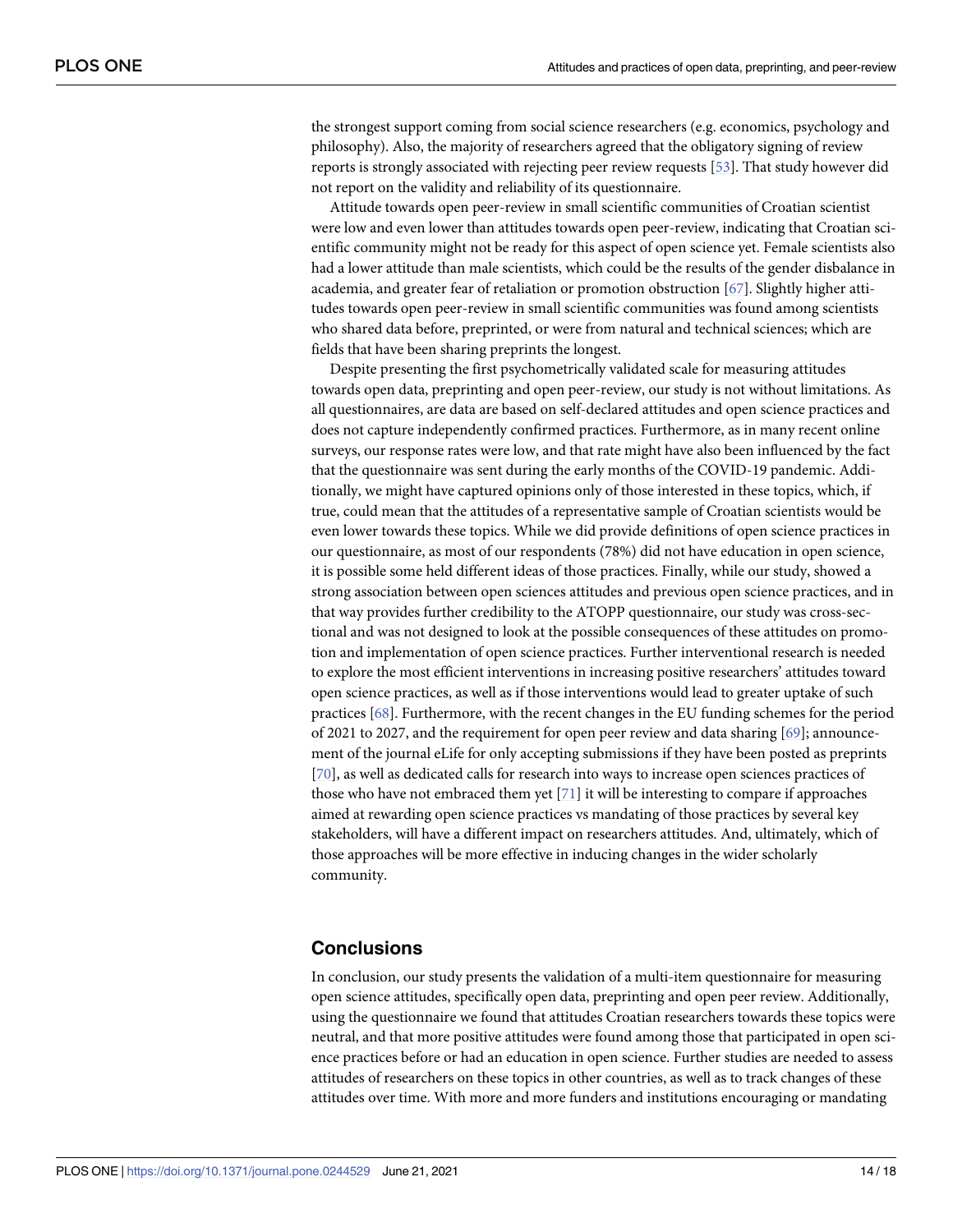<span id="page-14-0"></span>open science practices, we believe that validated tools, such as this one, could help assess and monitor researchers' attitudes and their associations with open science practices.

## **Supporting information**

**S1 [Appendix](http://www.plosone.org/article/fetchSingleRepresentation.action?uri=info:doi/10.1371/journal.pone.0244529.s001). Factor analysis of the attitudes and practices of open data, preprinting, and peer-review—a cross sectional study on Croatian scientists.** (PDF)

**S2 [Appendix](http://www.plosone.org/article/fetchSingleRepresentation.action?uri=info:doi/10.1371/journal.pone.0244529.s002). ATOPP questionnaire questions.** (PDF)

**S1 [Fig](http://www.plosone.org/article/fetchSingleRepresentation.action?uri=info:doi/10.1371/journal.pone.0244529.s003). Scree plot of the factor analysis (22 items) of attitudes towards open data, preprinting, and peer-review (ATOPP).** (TIF)

**S1 [Dataset.](http://www.plosone.org/article/fetchSingleRepresentation.action?uri=info:doi/10.1371/journal.pone.0244529.s004)**

(XLSX)

# **Author Contributions**

**Conceptualization:** Ksenija Baždarić, Martina Mavrinac, Maja Gligora Marković, Lidija Bilić-Zulle, Jadranka Stojanovski, Mario Malički.

Data curation: Ksenija Baždarić, Iva Vrkić, Evgenia Arh, Mario Malički.

**Formal analysis:** Ksenija Baždarić, Iva Vrkić, Martina Mavrinac.

Funding acquisition: Ksenija Baždarić.

Investigation: Ksenija Baždarić, Evgenia Arh, Martina Mavrinac, Maja Gligora Marković, Jadranka Stojanovski, Mario Malički.

- **Methodology:** Ksenija Baždarić, Iva Vrkić, Evgenia Arh, Martina Mavrinac, Maja Gligora Marković, Lidija Bilić-Zulle, Jadranka Stojanovski, Mario Malički.
- Project administration: Ksenija Baždarić.

Supervision: Ksenija Baždarić, Mario Malički.

Visualization: Ksenija Baždarić.

**Writing – original draft:** Ksenija Bazˇdarić, Iva Vrkić, Evgenia Arh, Mario Malički.

**Writing – review & editing:** Ksenija Bazˇdarić, Iva Vrkić, Evgenia Arh, Martina Mavrinac, Maja Gligora Marković, Lidija Bilić-Zulle, Jadranka Stojanovski, Mario Malički.

#### **References**

- **[1](#page-0-0).** Şentürk R. Toward an open science and society: multiplex relations in language, religion and society -revisiting Ottoman culture-. İslam Araştırmaları Derg. 2011;(6):93–129.
- **[2](#page-1-0).** OECD. Making Open Science a Reality. 2015;(25):1–108. Available from: [http://dx.doi.org/10.1787/](http://dx.doi.org/10.1787/5jrs2f963zs1-en) [5jrs2f963zs1-en](http://dx.doi.org/10.1787/5jrs2f963zs1-en).
- **[3](#page-1-0).** Vicente-Saez R; Martinez-Fuentes C. Open Science now: A systematic literature review for an integrated definition. J Bus Res. 2018; 88:428–36.
- **[4](#page-1-0).** Tennant J. Do we need an Open Science coalition? Elephant Lab [Internet]. 2018; [http://](http://elephantinthelab.org/do-we-need-an-open-science-coalition/) [elephantinthelab.org/do-we-need-an-open-science-coalition/](http://elephantinthelab.org/do-we-need-an-open-science-coalition/).
- **[5](#page-1-0).** Brown CT. Living in an Ivory Basement: Stochastic Thoughts on Science, Testing, and Programming. [Internet]. 2016. <http://ivory.idyll.org/blog/2016-what-is-open-science.html>.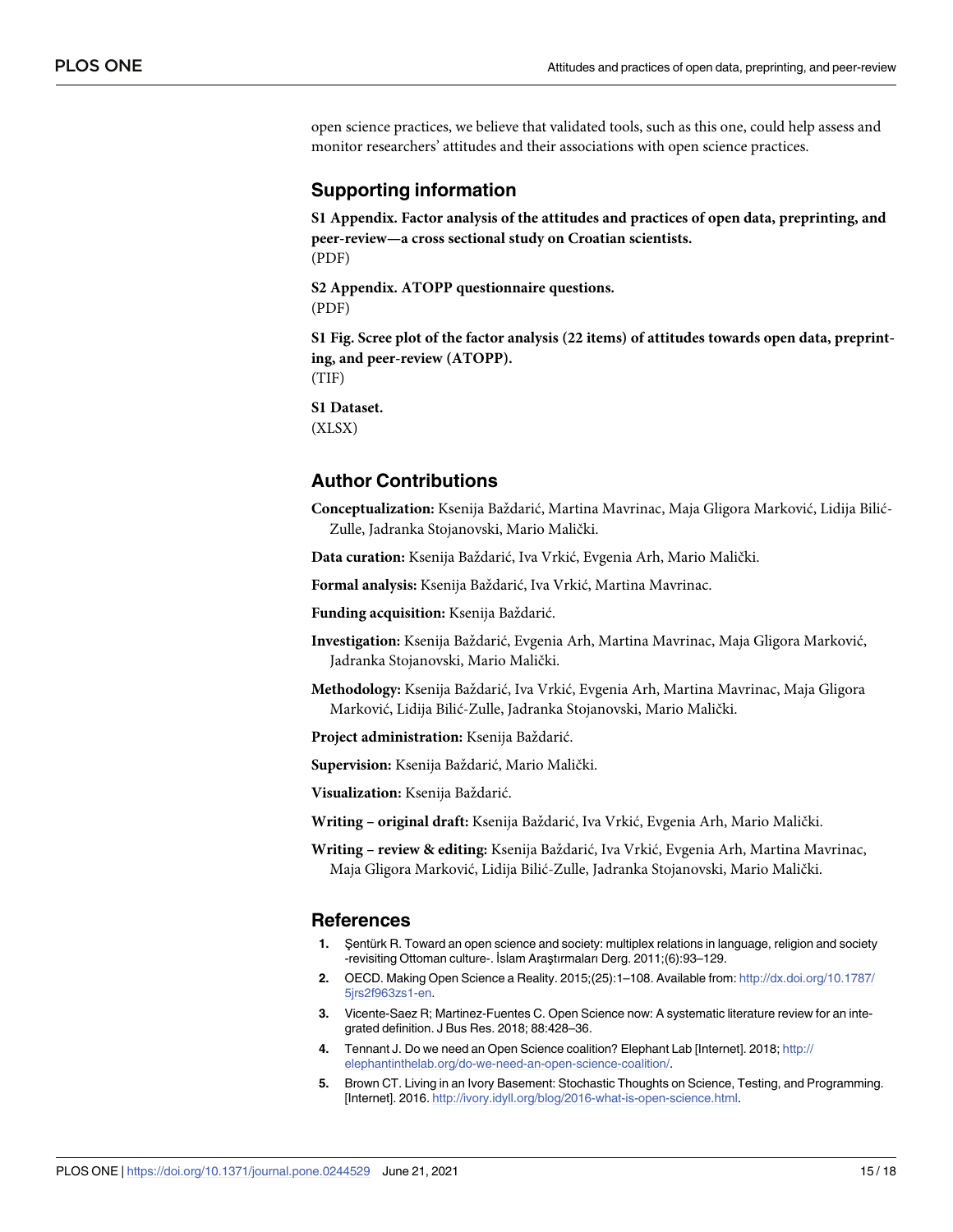- <span id="page-15-0"></span>**[6](#page-1-0).** Tennant J, Agarwal R, Baždarić K, Brassard D, Crick T, Dunleavy D, et al. A tale of two "opens": intersections between Free and Open Source Software and Open Scholarship [Preprint]. 2020. [https://osf.](https://osf.io/preprints/socarxiv/2kxq8/) [io/preprints/socarxiv/2kxq8/.](https://osf.io/preprints/socarxiv/2kxq8/)
- **[7](#page-1-0).** Pontika N, Knoth P, Cancellieri M, Pearce S. Fostering Open Science to Research Using a Taxonomy and an ELearning Portal. In: Proceedings of the 15th International Conference on Knowledge Technologies and Data-Driven Business [Internet]. New York, NY, USA: Association for Computing Machinery; 2015. (i-KNOW '15). <https://doi.org/10.1145/2809563.2809571>.
- **[8](#page-1-0).** Open Knowledge Foundation. What is Open? [Internet]. 2020. <https://okfn.org/opendata/>.
- **[9](#page-1-0).** Lammey R. Data sharing and data citation: Join the movement! Eur Sci Ed. 2019; 45(3):58–9.
- **[10](#page-1-0).** ICMJE data sharing [Internet]. [http://www.icmje.org/recommendations/browse/publishing-and-editorial](http://www.icmje.org/recommendations/browse/publishing-and-editorial-issues/clinical-trial-registration.html)[issues/clinical-trial-registration.html](http://www.icmje.org/recommendations/browse/publishing-and-editorial-issues/clinical-trial-registration.html).
- **[11](#page-1-0).** Nature. Recommended Data Repositories [Internet]. <https://www.nature.com/sdata/policies/repositories>.
- **[12](#page-1-0).** Zhu Y. Open-access policy and data-sharing practice in UK academia. J Inf Sci. 2020; 46(1):41–52.
- **[13](#page-3-0).** Curty RG, Crowston K, Specht A, Grant BW, Dalton ED. Attitudes and norms affecting scientists' data reuse. PLoS One. 2017; 12(12):1–22. <https://doi.org/10.1371/journal.pone.0189288> PMID: [29281658](http://www.ncbi.nlm.nih.gov/pubmed/29281658)
- **14.** Zhang Y, Hua W, Yuan S. Mapping the scientific research on open data: A bibliometric review. Learn Publ. 2018; 31(2):95–106.
- **[15](#page-1-0).** Berenbaum MR. On Mr. Hyslop's prediction, content archives, and preprint servers. Proc Natl Acad Sci U S A. 2020; 117(17):9131–4. <https://doi.org/10.1073/pnas.2005725117> PMID: [32284425](http://www.ncbi.nlm.nih.gov/pubmed/32284425)
- **[16](#page-1-0).** Serghiou S, Contopoulos-Ioannidis DG, Boyack KW, Riedel N, Wallach JD, Ioannidis JPA. Αssessment of transparency indicators across the biomedical literature: How open is open? bioRxiv [Internet]. 2020;1–26. [http://dx.doi.org/10.1371/journal.pbio.3001107.](http://dx.doi.org/10.1371/journal.pbio.3001107)
- **[17](#page-1-0).** Hardwicke TE, Thibault RT, Kosie JE, Wallach JD, Kidwell MC, Ioannidis JPA. Estimating the Prevalence of Transparency and Reproducibility-Related Research Practices in Psychology (2014–2017). Perspect Psychol Sci. 2021.
- **[18](#page-1-0).** McCullough R. Preprints are now in Scopus! [Internet]. Scopus blog. 2021. [https://blog.scopus.com/](https://blog.scopus.com/posts/preprints-are-now-in-scopus) [posts/preprints-are-now-in-scopus](https://blog.scopus.com/posts/preprints-are-now-in-scopus).
- **[19](#page-2-0).** Hoy MB. Rise of the Rxivs: How Preprint Servers are Changing the Publishing Process. Med Ref Serv Q [Internet]. 2020; 39(1):84–9. Available from: [https://doi.org/10.1080/02763869.2020.1704597.](https://doi.org/10.1080/02763869.2020.1704597) PMID: [32069196](http://www.ncbi.nlm.nih.gov/pubmed/32069196)
- **[20](#page-1-0).** PMC E. Preprints in Europe PMC [Internet]. [https://europepmc.org/Preprints.](https://europepmc.org/Preprints)
- **[21](#page-2-0).** Ginsparg P. Preprint De´jà Vu. EMBO J. 2016; 35(24):2620–5. [https://doi.org/10.15252/embj.](https://doi.org/10.15252/embj.201695531) [201695531](https://doi.org/10.15252/embj.201695531) PMID: [27760783](http://www.ncbi.nlm.nih.gov/pubmed/27760783)
- **[22](#page-2-0).** Chalmers I; Glasziou P. Avoidable waste in the production and reporting of research evidence. Lancet. 2009; 374(9683):86–9. [https://doi.org/10.1016/S0140-6736\(09\)60329-9](https://doi.org/10.1016/S0140-6736%2809%2960329-9) PMID: [19525005](http://www.ncbi.nlm.nih.gov/pubmed/19525005)
- **[23](#page-2-0).** Malički M, Jerončić A, ter Riet G, Bouter LM, Ioannidis J, Goodman S, et al. Preprint Servers' Policies, Submission Requirements, and Transparency inReporting and Research Integrity Recommendations. JAMA 2020; 324(18):1901–3. <https://doi.org/10.1001/jama.2020.17195> PMID: [33170231](http://www.ncbi.nlm.nih.gov/pubmed/33170231)
- **[24](#page-2-0).** Fraser N, Brierley L, Dey G, Polka JK, Pa´lfy M, Nanni F. Preprinting the COVID-19 pandemic. 2020; <https://www.biorxiv.org/content/10.1101/2020.05.22.111294v2>.
- **[25](#page-2-0).** Fu DY, Hughey JJ. Releasing a preprint is associated with more attention and citations for the peerreviewed article. Elife. 2019; 8:1–12.
- **[26](#page-2-0).** Sherpa Romeo [Internet]. [https://v2.sherpa.ac.uk/romeo/.](https://v2.sherpa.ac.uk/romeo/)
- **[27](#page-2-0).** Aggregated—Source Titles for Publication Type: Preprint in Publications—Dimensions [Internet]. [cited 2021 Mar 18]. [https://app.dimensions.ai/analytics/publication/source\\_title/aggregated?or\\_facet\\_](https://app.dimensions.ai/analytics/publication/source_title/aggregated?or_facet_publication_type=preprint) [publication\\_type=preprint](https://app.dimensions.ai/analytics/publication/source_title/aggregated?or_facet_publication_type=preprint).
- **[28](#page-2-0).** Smith R. Peer review: A flawed process at the heart of science and journals. J R Soc Med. 2006; 99 (4):178–82. PMID: [16574968](http://www.ncbi.nlm.nih.gov/pubmed/16574968)
- **[29](#page-2-0).** Mulligan Adrian; Hall Louise; Raphael E. Peer Review in a Changing World: An International Study Measuring the Attitudes of Researchers. J Am Soc Inf Sci Technol [Internet]. 2012; 64(July):132–61. Available from: <http://onlinelibrary.wiley.com/doi/10.1002/asi.22883/abstract>.
- **[30](#page-2-0).** Ross-Hellauer T. What is open peer review? A systematic review [version 2; peer review: 4 approved]. F1000Research. 2017; 6(588). <https://doi.org/10.12688/f1000research.11369.2> PMID: [28580134](http://www.ncbi.nlm.nih.gov/pubmed/28580134)
- **[31](#page-2-0).** Responsible Journals—Database—Statistics [Internet]. [cited 2021 Mar 18]. [https://www.](https://www.responsiblejournals.org/database/statistics) [responsiblejournals.org/database/statistics](https://www.responsiblejournals.org/database/statistics).
- **[32](#page-2-0).** Ajzen I, Fishbein M. The influence of attitudes on behaviour. In: Handbook of attitudes and attitudes change: basic principles. Mahwah (NJ, US): Erlbaum; 2005. p. 173–221.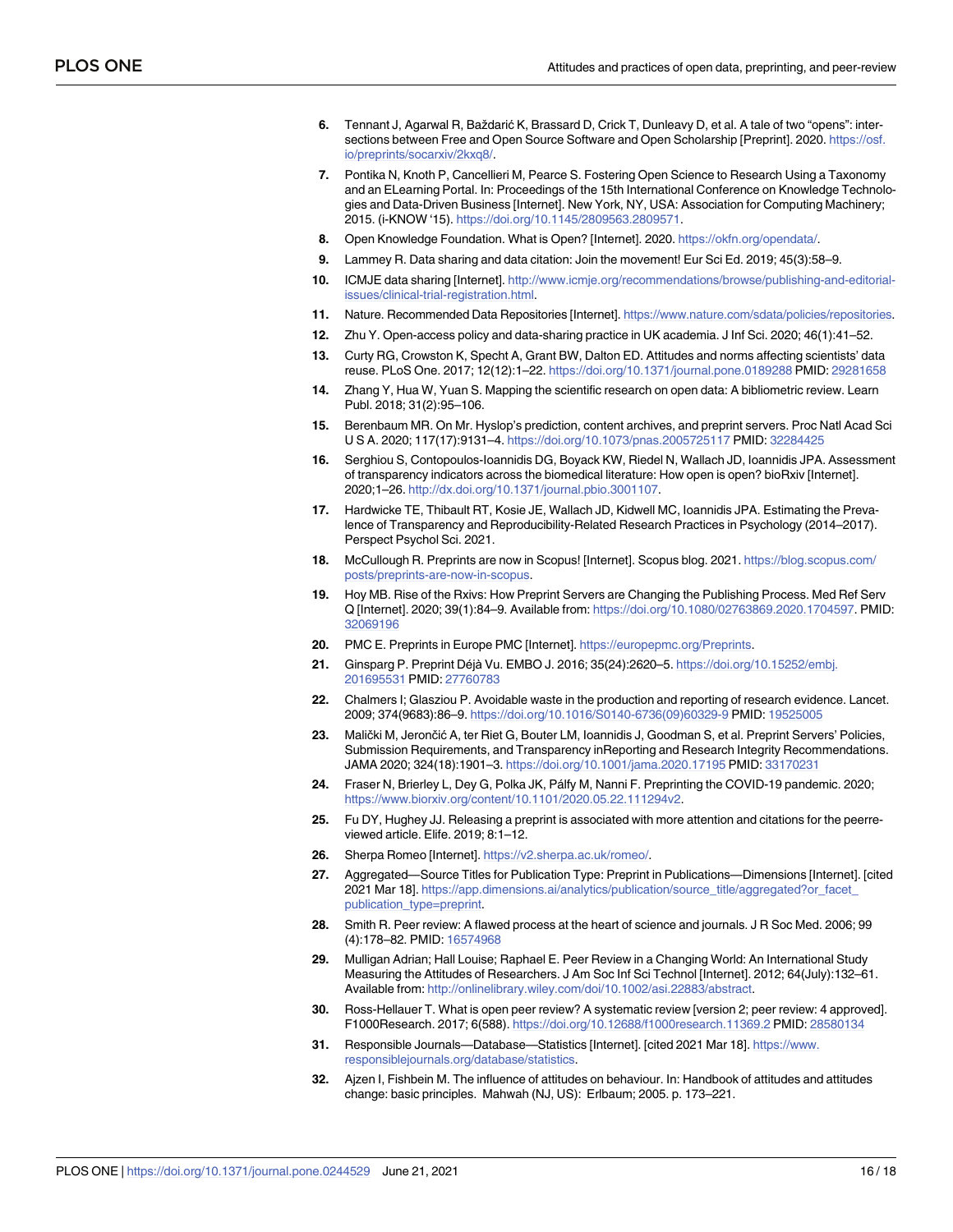- <span id="page-16-0"></span>**[33](#page-2-0).** Gasper K, Spencer LA, Hu D. Does Neutral Affect Exist? How Challenging Three Beliefs About Neutral Affect Can Advance Affective Research. Front Psychol. 2019; 10(November). [https://doi.org/10.3389/](https://doi.org/10.3389/fpsyg.2019.02476) [fpsyg.2019.02476](https://doi.org/10.3389/fpsyg.2019.02476) PMID: [31787911](http://www.ncbi.nlm.nih.gov/pubmed/31787911)
- **[34](#page-2-0).** Bowling A. Just one question: If one question works, why ask several? J Epidemiol Community Health. 2005; 59(5):342–5. <https://doi.org/10.1136/jech.2004.021204> PMID: [15831678](http://www.ncbi.nlm.nih.gov/pubmed/15831678)
- **[35](#page-2-0).** Spector P. Summated Rating Scale Construction. Vol. 19, Japanese Society of Biofeedback Research. Sage; 1992. 463–466 p.
- **36.** Lee SH. Constructing Effective Questionnaires. In: Handbook of human perfromance technology [Internet]. 2001. p. 760–79. <http://www.davidlewisphd.com/courses/EDD8006/fall11/2006-Lee.pdf>.
- **37.** Bazdaric K. Questionnaire structure—how much do editors need to know? Eur Sci Ed. 2018; 44(4):74– 5.
- **[38](#page-2-0).** Boateng Godfred O; Neilands Torsten B; Frongillo Edward A; Melgar-Quiñonez Hugo R; Young SL. Best Practices for Developing and Validating Scales for Health, Social, and Behavioral Research: A Primer. Front Public Heal [Internet]. 2018; 1:149. Available from: [https://www.frontiersin.org/articles/10.](https://www.frontiersin.org/articles/10.3389/fpubh.2018.00149/full) [3389/fpubh.2018.00149/full.](https://www.frontiersin.org/articles/10.3389/fpubh.2018.00149/full)
- **[39](#page-3-0).** Costello AB, Osbourne JW. Best practices in exploratory factor analysis: Four recommendations for getting the most from your analysis. Pract Assessment, Res Eval. 2005; 10(7):1–9.
- **40.** Rowley J. Designing and using research questionnaires. Manag Res Rev. 2014; 37(3):308–30.
- **[41](#page-3-0).** Hair JF, Gabriel M L.D.S., da Silva D, Braga S Junior. Development and validation of attitudes measurement scales: fundamental and practical aspects. RAUSP Manag J. 2019 Oct 14; 54(4):490–507.
- **[42](#page-3-0).** Zuiderwijk A, Shinde R, Jeng W. What drives and inhibits researchers to share and use open research data? A systematic literature review to analyze factors influencing open research data adoption [Internet]. Vol. 15, PLoS ONE. 2020. 1–49 p. Available from: [http://dx.doi.org/10.1371/journal.pone.](http://dx.doi.org/10.1371/journal.pone.0239283) [0239283](http://dx.doi.org/10.1371/journal.pone.0239283).
- **[43](#page-3-0).** Ceci SJ, Values H. Scientists ' Attitudes toward Data Sharing. Sci Technol Hum Values. 1988; 13 (1):45–52.
- **[44](#page-3-0).** Tenopir C, Allard S, Douglass K, Aydinoglu AU, Wu L, Read E, et al. Data sharing by scientists: Practices and perceptions. PLoS One [Internet]. 2011; 6(6):1–21. Available from: [https://journals.plos.org/](https://journals.plos.org/plosone/article?id=10.1371/journal.pone.0021101) [plosone/article?id=10.1371/journal.pone.0021101.](https://journals.plos.org/plosone/article?id=10.1371/journal.pone.0021101) PMID: [21738610](http://www.ncbi.nlm.nih.gov/pubmed/21738610)
- **[45](#page-3-0).** Tenopir C, Dalton ED, Allard S, Frame M, Pjesivac I, Birch B, et al. Changes in Data Sharing and Data Reuse Practices and Perceptions among Scientists Worldwide. PLoS One [Internet]. 2015;1–24. Available from: <http://www.sacred-texts.com/bib/kjv/gen009.htm>. PMID: [26308551](http://www.ncbi.nlm.nih.gov/pubmed/26308551)
- **[46](#page-3-0).** Yoon A, Kim Y. Social scientists' data reuse behaviors: Exploring the roles of attitudinal beliefs, attitudes, norms, and data repositories. Libr Inf Sci Res [Internet]. 2017; 39(3):224–33. Available from: <http://dx.doi.org/10.1016/j.lisr.2017.07.008>.
- **[47](#page-3-0).** Zenk-Möltgen W, Akdeniz E, Katsanidou A, Naßhoven V, Balaban E. Factors influencing the data sharing behavior of researchers in sociology and political science. J Doc. 2018; 74(5):1053–73.
- **[48](#page-4-0).** Abele-Brehm AE, Gollwitzer M, Steinberg U, Schönbrodt FD. Attitudes Toward Open Science and Public Data Sharing: A Survey among Members of the German Psychological Society. Soc Psychol (Gott). 2019; 50(4):252–60.
- **[49](#page-4-0).** Zha X, Li J, Yan Y. Understanding preprint sharing on Sciencepaper Online from the perspectives of motivation and trust. Inf Dev. 2013; 29(1):81–95.
- **[50](#page-4-0).** Yi HJ, Huh S. Korean editors ' and researchers ' experiences with preprints and attitudes towards preprint policies.Science Editing 2021; 8(1):4–9.
- **[51](#page-4-0).** Melero R, López-Santoveña F. Referees' Attitudes toward Open Peer Review and Electronic Transmission of Papers. Food Sci Technol Int. 2001; 7(6):521–7.
- **[52](#page-4-0).** Vinther S, Nielsen OH, Rosenberg J, Keiding N, Schroeder T V. Same review quality in open versus blinded peer review in "Ugeskrift for Læger". Dan Med J. 2012; 59(8). PMID: [22849979](http://www.ncbi.nlm.nih.gov/pubmed/22849979)
- **[53](#page-4-0).** Ross-Hellauer T, Deppe A, Schmidt B. Survey on open peer review: Attitudes and experience amongst editors, authors and reviewers. PLoS One. 2017; 12(12):1–28. [https://doi.org/10.1371/journal.pone.](https://doi.org/10.1371/journal.pone.0189311) [0189311](https://doi.org/10.1371/journal.pone.0189311) PMID: [29236721](http://www.ncbi.nlm.nih.gov/pubmed/29236721)
- **[54](#page-4-0).** Segado-Boj F, Martín-Quevedo J, Prieto-Gutiérrez JJ. Attitudes toward open access, open peer review, and altmetrics among contributors to Spanish scholarly journals. J Sch Publ. 2018; 50(1):48–70.
- **[55](#page-4-0).** Besançon L, Rönnberg N, Löwgren J, Tennant JP, Cooper M. Open up: a survey on open and nonanonymized peer reviewing. Res Integr Peer Rev. 2020; 5(1):1–10. [https://doi.org/10.1186/s41073-](https://doi.org/10.1186/s41073-020-00094-z) [020-00094-z](https://doi.org/10.1186/s41073-020-00094-z) PMID: [32607252](http://www.ncbi.nlm.nih.gov/pubmed/32607252)
- **[56](#page-4-0).** Croatian Bureau of Statistics. Higher Education (Croatia), 2018—Statistical Reports [Internet]. 2018. [https://www.dzs.hr/Hrv\\_Eng/publication/2019/SI-1644.pdf.](https://www.dzs.hr/Hrv_Eng/publication/2019/SI-1644.pdf)